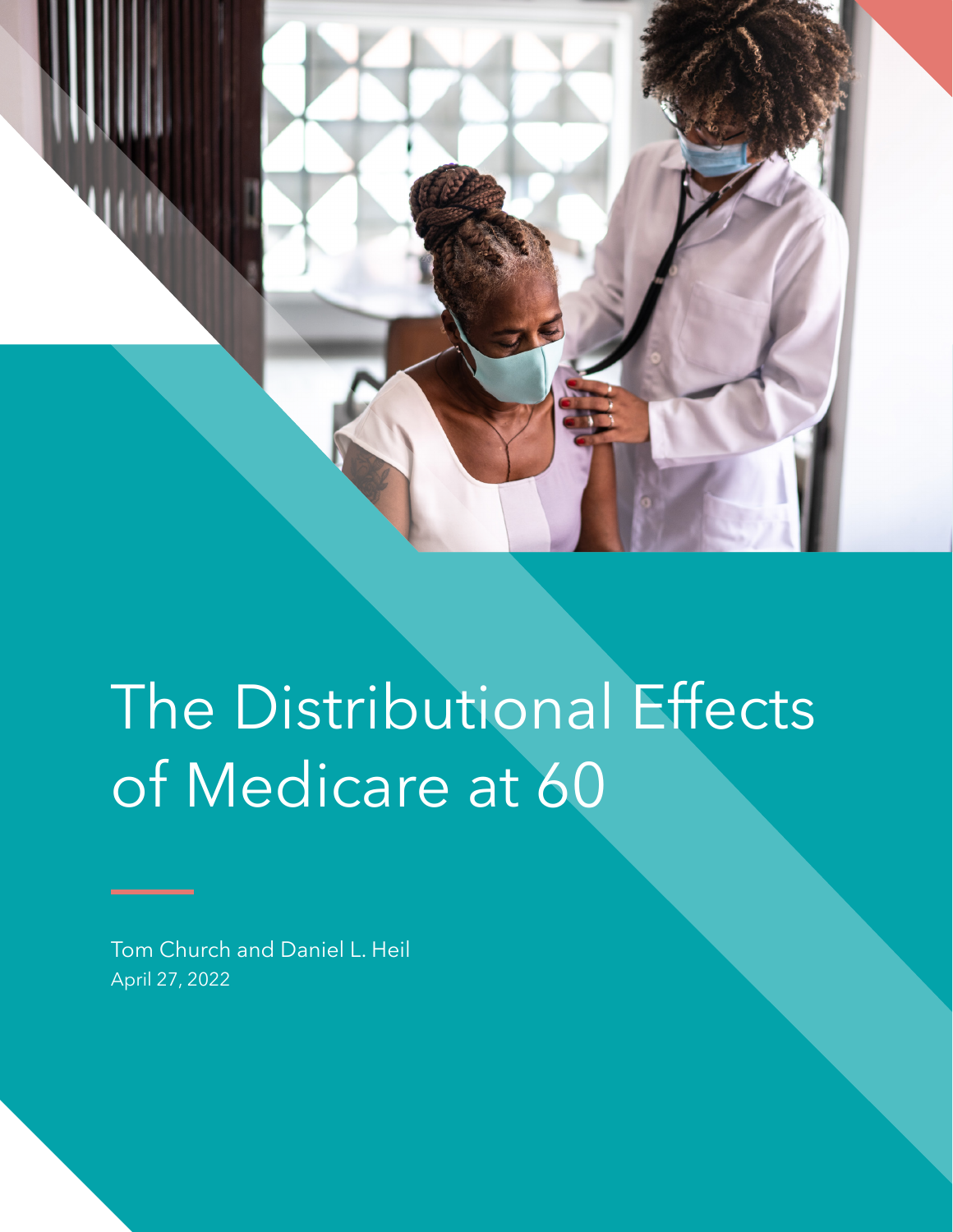# The Distributional Effects of Medicare at 60 **ABSTRACT**

Tom Church and Daniel L. Heil<sup>1</sup>

This paper explores the distributional effects of lowering Medicare's eligibility age to 60. Medicare at 60 is a seemingly simple change, but would significantly affect medical providers, the newly eligible, the federal budget, and the nation's health care system. We find that lowering the Medicare eligibility age to 60 would add \$42.6 billion to the federal deficit in 2023 and increase 10-year deficits by as much as \$452 billion. Payments for inpatient hospital services in

## **Payments for inpatient hospital services in 2042 would fall by \$21 billion and revenue for physician and other providers services would fall by \$35.5 billion**

2042 would fall by \$21 billion and revenue for physician and other providers services would fall by \$35.5 billion (in real 2022 dollars). Meanwhile, Medicare at 60 would benefit some new enrollees, but not all would be better off. Specifically, we find that over one-third of ACA marketplace enrollees would see their combined premium and out-of-pocket payments rise under the proposal.

<sup>&</sup>lt;sup>1</sup> Tom Church and Daniel L. Heil are Policy Fellows at the Hoover Institution. The views expressed in this paper are those of the authors alone and do not necessarily reflect *the views of the Hoover Institution. This work was supported by the Partnership for America's Health Care Future.*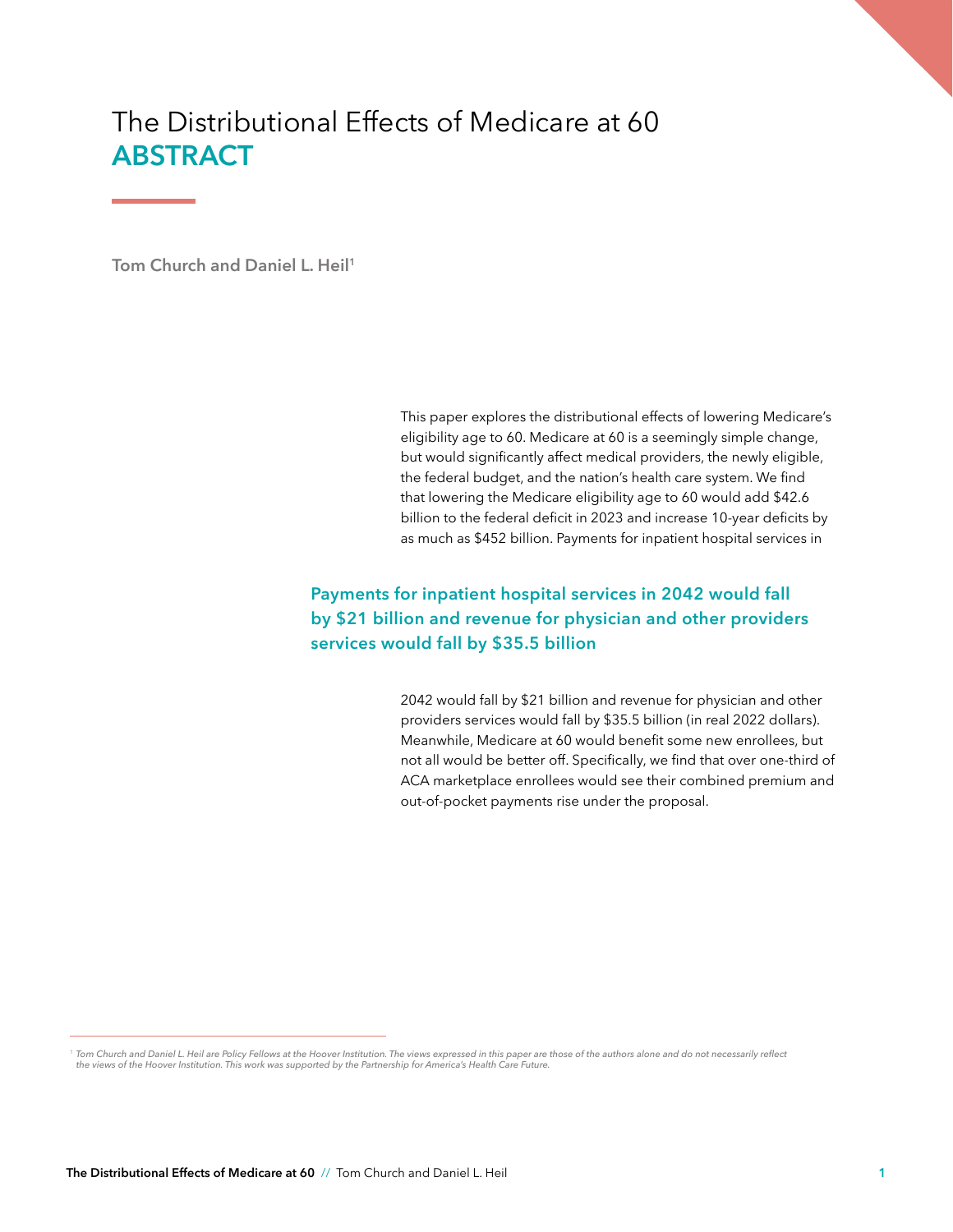# **INTRODUCTION**

President Biden's campaign proposal to lower Medicare's eligibility age to 60 remains a priority for many in Congress. Supporters argue the reform offers a straightforward approach to improve health insurance coverage for millions of Americans. The reform may appear simple, but it would have significant consequences for medical providers, the newly eligible, the federal budget, and the nation's healthcare system.

In an earlier analysis, Chen, Church, and Heil (2021) estimated that Medicare at 60 would increase Medicare enrollment by nearly 14 million individuals, including 1.4 million uninsured 60-to 64-year-olds. The expanded coverage, however, would come with a significant price tag: Medicare outlays would rise by \$82.9 billion in 2022 and 10-year federal deficits would rise by \$394 billion before accounting for interest costs.

Beyond its fiscal costs, significant questions remain regarding the proposal's effects on providers and the newly eligible population. Proponents of the proposal are quick to identify deserving populations who may benefit from Medicare at 60, but the policy would also produce unwanted side effects for many stakeholders. Hospitals and physicians could face steep revenue cuts as millions are shifted from private insurance payment rates to lower

## **Lowering the Medicare eligibility age to 60 would add \$42.6 billion to the federal deficit in 2023 and increase 10-year deficits by as much as \$452 billion.**

Medicare rates. New recipients with current insurance coverage could face large new premiums while gaining few additional benefits. Meanwhile, the likely winners of the new policy would include many high-income individuals that

policymakers may find less deserving of taxpayer-funded subsidies. An accounting of the distributional effects of Medicare at 60 is thus needed to ensure policymakers fully appreciate the consequences of this seemingly simple policy change.

This paper considers these distributional questions in depth. Using a revised version of the model developed in Chen, Church, and Heil, we estimate the effects of Medicare at 60 on healthcare providers and the newly eligible population. We also provide an update to the earlier enrollment and budget estimates.

We find that lowering the Medicare eligibility age to 60 would add \$42.6 billion to the federal deficit in 2023 and increase 10-year deficits by as much as \$452 billion (excluding interest costs). Meanwhile, moving millions of individuals from private coverage to Medicare would lead to payment reductions for hospitals and physicians. Payments for inpatient hospital services would fall by \$12.3 billion in 2023 while payments for physician and other provider services would decline by \$2.9 billion. Over the next twenty years, projected current-law reimbursement rates for Medicare enrollees are projected to fall relative to those who are privately insured or Medicaid recipients. Consequently, payments for inpatient hospital services in 2042 would fall by \$21 billion and revenue for physician and other providers services would fall by \$35.5 billion (in inflation-adjusted 2022 dollars).

The costs to providers and the government would be partially offset by gains to the newly eligible population. Nevertheless, Medicare at 60 would not benefit all new recipients. Specifically, we find that over one-third of ACA marketplace enrollees would see their combined premium and out-of-pocket payments rise under the proposal. The ACA participants most likely to be made worse off are those with incomes between 135 to 250 percent of the poverty line.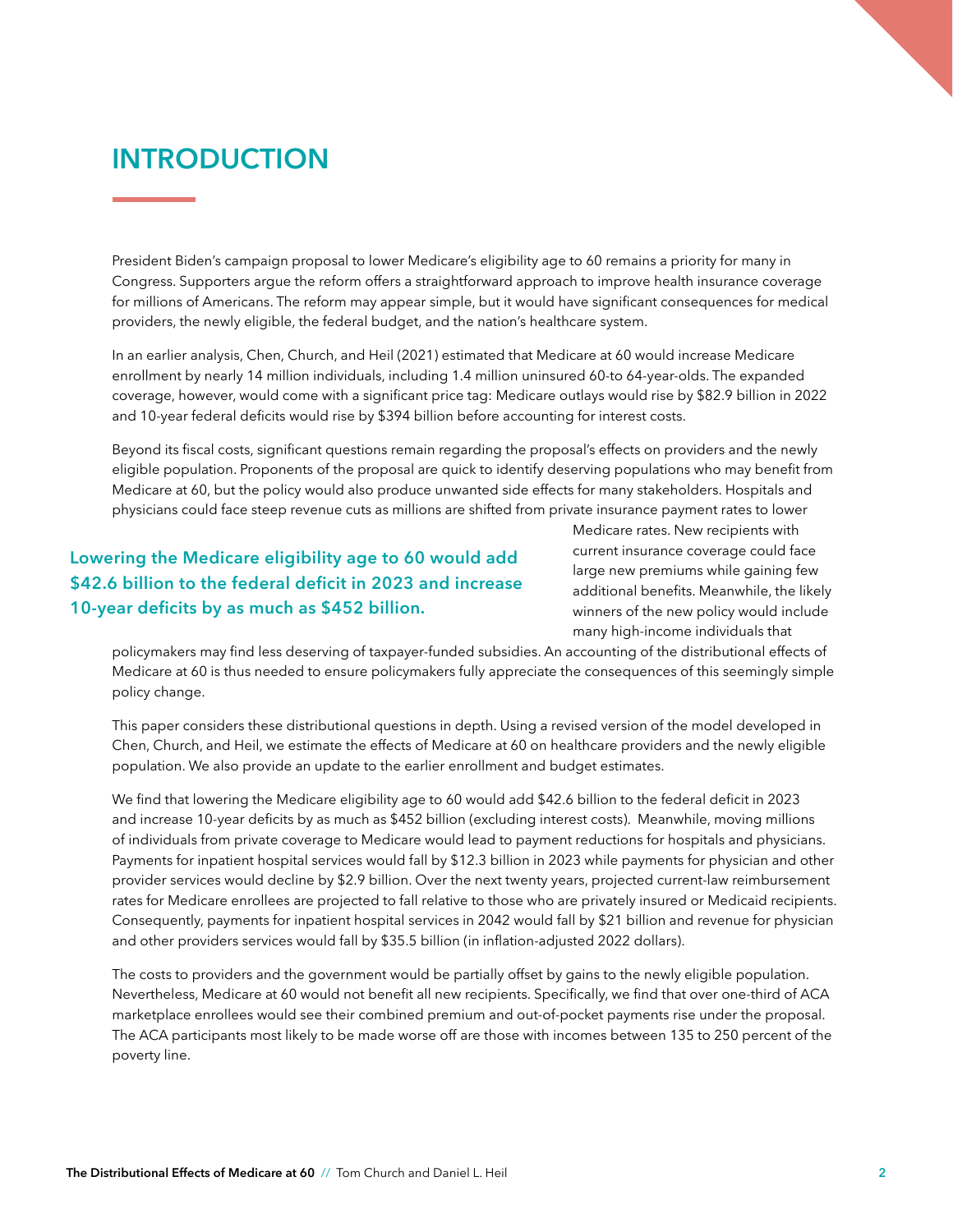The paper is organized as follows. Section I summarizes the current Medicare program. Section II contains a review of the relevant literature on the effects of altering Medicare's eligibility age. Section III provides an overview of the microsimulation model and discusses the changes made to the model since Chen, Church, and Heil. We then turn to the results in Section IV. Section V discusses limitations of our results. Section VI concludes.

#### **I. The Current Medicare Program**

The distributional effects of Medicare at 60 depend on how the newly eligible population would be integrated into the current program. An understanding of the existing system is necessary to appreciate the various dynamics that affect enrollment decisions and the welfare effects of the expansion. Below we provide an overview of the program and its eligibility requirements, premiums, and cost-sharing rules. We then discuss how the program's reimbursement rates compare to payments made by private insurers.

## **Approximately 87 percent of enrollees qualified by being 65 or older; the remaining share qualified through a disability.**

Medicare provides health insurance for the elderly and the disabled. In 2020, 62.8 million people were enrolled in at least one part of Medicare.<sup>2</sup> Approximately 87 percent of enrollees qualified by being 65 or older;

the remaining share qualified through a disability. In FY2020, Medicare expenditures totaled \$919 billion. Net of premiums and other offsetting receipts, the program added \$776 billion to the federal budget.<sup>3</sup>

Medicare provides services under three parts: Part A, or Hospital Insurance (HI), pays for inpatient hospital services; Part B pays for outpatient services; and Part D subsidizes prescription drug coverage. Parts A and Part B provide feefor-service payments to providers on behalf of recipients. But a growing share of Medicare recipients are enrolling in Medicare Advantage, or Part C. Unlike traditional fee-for-service Medicare, recipients enrolled in Part C enroll with private providers who then receive capitated payments from Medicare to provide enrollees with medical services that would otherwise be covered under Parts A and B.

Part A expenditures are financed through the Hospital Insurance Trust Fund, which is funded by HI payroll taxes. CBO projects Part A outlays will exceed payroll tax revenue over the next five years, resulting in the depletion of the trust fund in 2027.<sup>4</sup> Parts B and D are primarily funded through general fund revenue with the remaining share paid for by enrollee premiums and payments by states. Enrollee premiums covered 25.5 percent of Part B mandatory outlays in 2020. Similarly, recipient premiums and payments by states accounted for 20.2 percent of 2020 Part D outlays. In 2022, standard monthly Part B premiums were \$170.10.<sup>5</sup> The average basic monthly premium for Part D was \$33 in 2022.6 High-income enrollees in Parts B and D must also pay income-related premiums.

Generally, Medicare enrollment for Parts A and B occurs automatically at age 65 if a person is already receiving Social Security payments. If newly eligible beneficiaries are not automatically enrolled, they are expected to do so within a seven-month period of becoming eligible. Failing to enroll during this period may trigger late-enrollment penalties that permanently increase Part B and D premiums for late enrollees. Eligible enrollees with qualifying medical coverage are allowed to defer enrollment in Part B and Part D without penalties. Deferred enrollment decisions for

<sup>2</sup>*Enrollment data for current Medicare recipients are from the Medicare Enrollment section of CMS (2022).* 

<sup>&</sup>lt;sup>3</sup> Outlay, revenue, and trust fund data for the current Medicare program are from CBO (July 2021).

<sup>4</sup>*Nearly all Part A enrollees are eligible for premium-free Part A, but a small number lack sufficient quarters of covered work and must pay Part A premiums.*

<sup>5</sup>*Part A and Part B premium and cost-sharing requirements for 2022 are from CMS (November 2021).*

<sup>6</sup>*See CMS (July 2021).*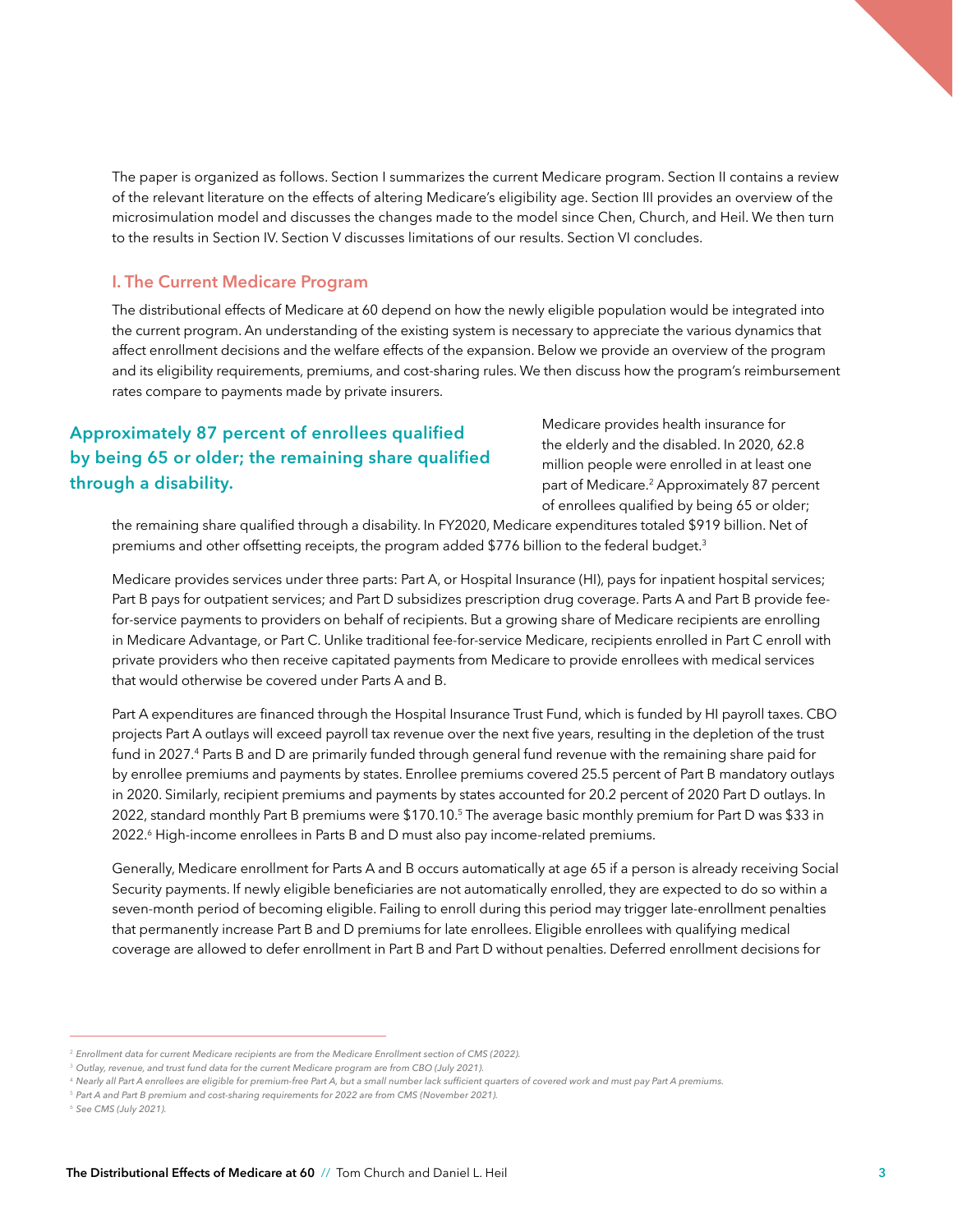those with qualifying medical coverage often depend on the size of one's employer. Small employers (fewer than 20 employees) may require their employees to enroll in Medicare. Large employers are prohibited from requiring their employees to enroll in Medicare; if employees enroll, the employer's insurance remains the primary payer while the government acts as a secondary payer.

## **Generally, Medicare enrollment for Parts A and B occurs automatically at age 65 if a person is already receiving Social Security payments.**

Each part of Medicare requires cost sharing by most participants. In 2022, individuals were required to pay a \$1,556 deductible for Part A. Long-term stays in hospitals or skilled nursing facilities trigger

daily coinsurance requirements. Part B generally requires 20 percent coinsurance along with a deductible (\$233 in 2022). Part D cost sharing varies depending on a recipient's annual drug expenditures and whether a drug is brand name or generic.

Low-income individuals may qualify for subsidies for their premiums or required cost-sharing amounts. State Medicaid programs pay for premium and cost-sharing payments for Parts A and B for individuals who qualify for the state's full Medicaid program. Those who do not qualify for a state's full Medicaid program may still qualify for premium or cost-sharing support through the Medicare Savings Programs. These programs are operated by state Medicaid programs with the federal government reimbursement rates set at the Federal Medical Assistance Percentage (FMAP) rate. Low-income individuals enrolled in Part D are also eligible for the federally-run Low-Income Subsidy (LIS) program; it pays for part or all of Part D premiums and cost-sharing requirements, depending on an enrollee's income.

#### **REIMBURSEMENT RATES FOR HEALTH CARE PROVIDERS UNDER MEDICARE**

Medicare sets reimbursement prices administratively through various laws and regulations. For the most part, hospital services covered by inpatient or outpatient prospective payment systems cost a predetermined amount, adjusted by several factors. They include geographic location, intensity of services, health of the patient, and some hospital-specific adjustments like residency training programs or a disproportionately high share of low-income patients. Medicare physicians' services are paid based on a physician fee schedule, which includes adjustments for "relative amount of resources," geographic location, and some provider- or procedure-specific adjustments (e.g., when a service is provided by a nonphysician such as a nurse practitioner).<sup>7</sup>

Previous efforts to rein in growing costs have focused on paying physicians and hospitals less for their services. Notably, the Medicare Access and CHIP Reauthorization Act (MACRA) of 2015 changed the formula for physician reimbursements. It set annual increases for physician reimbursement rates to 0.5 percent from 2015 to 2018, and then capped them at zero while implementing an incentive-based increase program. It replaced the Sustainable Growth Rate (SGR) formula that had been in place (but often overridden) since the 1997 Balanced Budget Act.<sup>8</sup>

Differences in reimbursement rates between private insurance and Medicare have risen over the last 20 years. CBO (2022b) notes that "between 2000 and 2018, private payers' payments rose from 116 percent to 145 percent of hospitals' costs, whereas Medicare's payments fell from 99 percent to 87 percent of hospitals' costs."9 There are many reasons why costs have diverged in the last two decades. Efforts to reduce Medicare costs have led Congress to enact limits on annual increases in fee-for-service reimbursement rates. As Medicare offers payment rates on a take-it-or-leave-it basis, health care providers have largely accepted the rates offered to them.

<sup>7</sup>*CBO (2022b), page 2.* 

<sup>8</sup>*H.R. 2. Medicare Access and CHIP Reauthorization Act of 2015. Available at: https://www.congress.gov/bill/114th-congress/house-bill/2.* 9 *CBO (2022b), page 7.*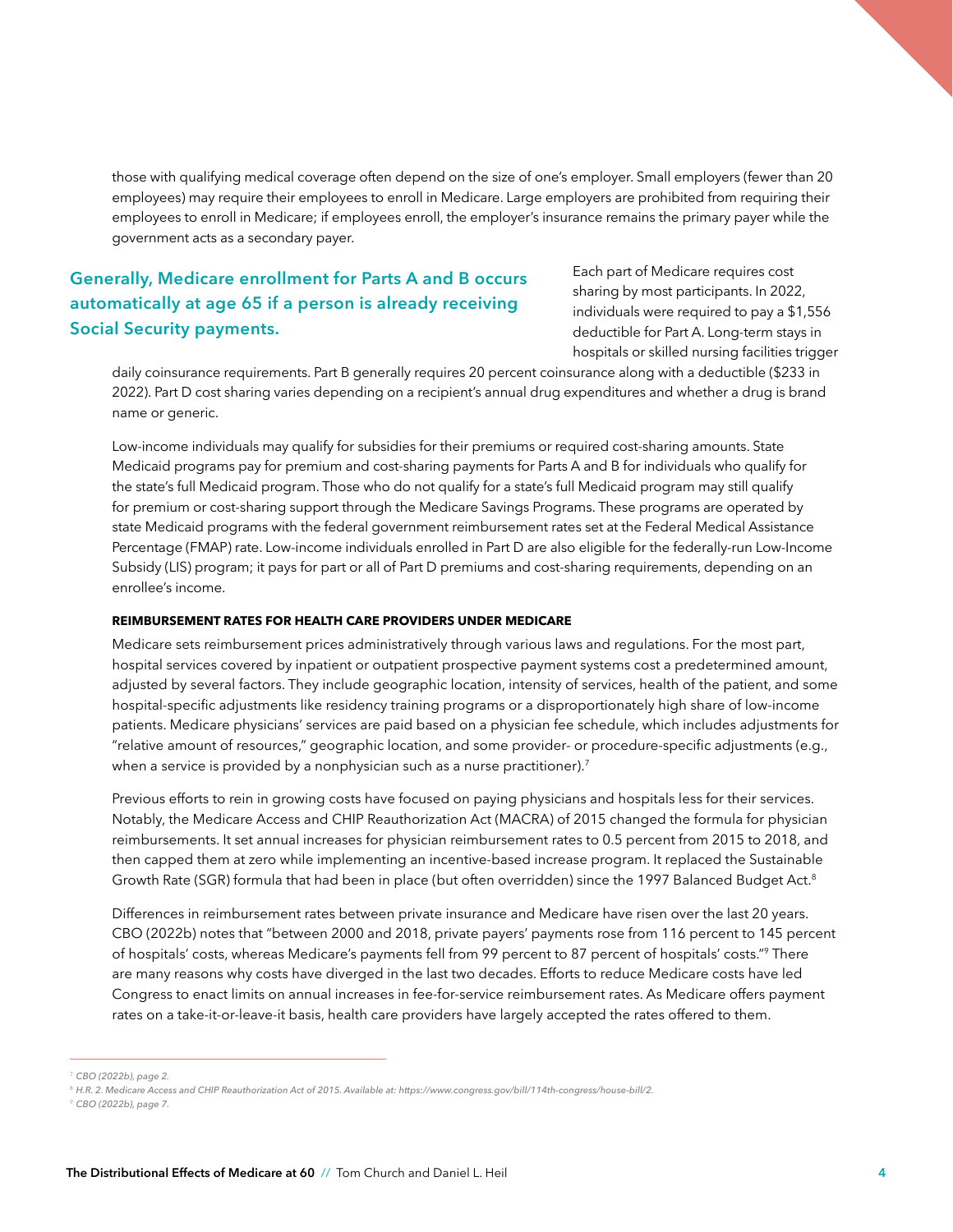The effects of a Medicare expansion on healthcare providers depend on the expected reimbursement rates for both inpatient hospital and physician services. There is considerable variation in the estimates of the relative differences in rates. In a review of the literature, CBO (2022b) estimates that Medicare paid an average of 55 percent of commercial rates for inpatient services in 2018. For physician services, Medicare paid 77 percent of commercial rates. In comparison, Shatto and Clemens (2020) estimated that in 2022, Medicare will reimburse inpatient services at 59 percent and physician services at 70 percent of the rate paid by private insurers.

## **CBO (2022b) notes that "between 2000 and 2018, private payers' payments rose from 116 percent to 145 percent of hospitals' costs...**

The difference in relative prices paid by Medicare and commercial insurers also varies widely by state. In Tennessee, CBO estimates that private insurer reimbursement rates for inpatient hospital services were 270 percent

higher than Medicare rates in 2018. In contrast, private insurer rates in Pennsylvania were only 87 percent higher than Medicare. Similarly, the spread across states for physician services is significant. Payment rates for physician services in Wisconsin were 87 percent higher among private insurers than Medicare, while insurers in Alabama reimbursed physicians at slightly lower rates than Medicare (2 percent lower).

As discussed above, many of those enrolled in Medicare opt for Medicare Advantage plans. CBO (2022b) notes that while Medicare Advantage data are not as widely available as fee-for-service prices, "published research suggests that MA plans and the FFS program generally pay very similar prices for hospitals' and physicians' services."10

#### **II. Literature Review of Medicare Expansions**

Medicare's eligibility age has been fixed at 65 since the program was enacted. Over the program's lifetime, there have been several proposals to raise the eligibility age to reduce the long-term costs of the program.<sup>11</sup> In recent years, however, some have proposed reducing the Medicare eligibility age as a seemingly simple way to increase insurance coverage and lower individual health expenditures. For example, President Biden's FY2022 budget called for "giving people age 60 and older the option to enroll in the Medicare program with the same premiums and benefits as current beneficiaries."<sup>12</sup> While it was ultimately omitted from the subsequent 2021 reconciliation bill, it remains a priority for many in Congress. Despite its growing popularity, there have been relatively few attempts at estimating the effects of the plan.<sup>13</sup>

Chen, Church, and Heil (2021) found that, if fully implemented in 2022, Medicare at 60 would increase ten-year federal deficits by \$393.9 billion and add nearly 14 million 60- to-64-year-olds to the Medicare rolls. Similarly, Holt and Parente (2021) estimated that Medicare at 60 would increase federal deficits by \$380 billion over ten years, with the possibility of deficits rising by \$1.8 trillion if all employers dropped their existing health coverage for 60to 64-year-olds. Under their lower bound estimate, an additional 12.8 million individuals would enroll in Medicare by 2031. These results, however, are not directly comparable to Chen, Church, and Heil. Holt and Parente only estimated eligibility changes for those on employer-sponsored insurance, the uninsured, and those with individual coverage; they explicitly excluded Medicaid recipients from their analysis.

Beyond the fiscal effects, however, there has been little research on the distributional consequences of the proposal.

<sup>&</sup>lt;sup>10</sup> See Notes section in CBO (2022b). Consistent with CBO's conclusion, the estimates we present below assume no difference in reimbursement rates for those covered by *Medicare Advantage versus traditional Medicare.*

<sup>&</sup>lt;sup>11</sup> For an overview of the earlier estimates, see section IV of Chen, Church, and Heil (2021).

<sup>12</sup>*OMB (2021), page 24.*

<sup>&</sup>lt;sup>13</sup> The Congressional Budget Office (2022a) has noted they are producing their own estimate of Medicare at 60, although it is unknown when this may be released.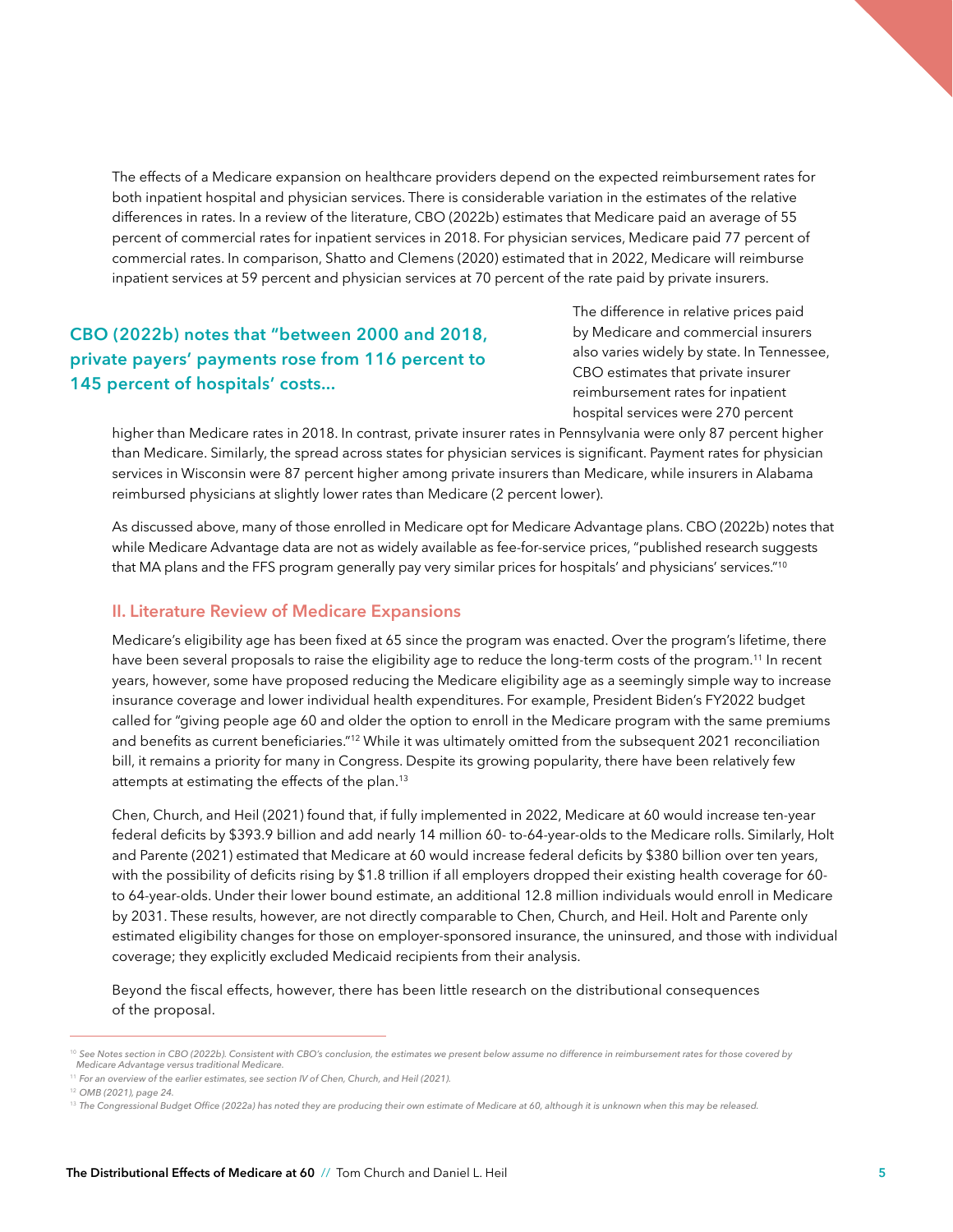In a 2020 study, the National Academy of Social Insurance analyzed several approaches to lowering the Medicare eligibility age. While their report did not include a score, it did discuss many of the dimensions and potential effects of any proposal to lower the Medicare eligibility age. In particular, the report noted the potential distributional impacts of the proposal:

For newly eligible beneficiaries, lowering the age is likely to improve their access and choice of providers and plans, but it could reduce revenues for hospitals and physicians. Employers and states could see savings under this cost shift because the costs of coverage for an expanded beneficiary population would be shifted from private insurance and Medicaid to the Medicare program. Such a shift would reduce longterm solvency of the Medicare trust funds and increase pressures on the federal budget unless provisions to raise additional revenues accompanied the extension of the program.14

#### Although not explicitly an estimate of lowering the Medicare eligibility age, Schulman and Milstein (2019) estimate the effects on hospitals if Medicare fee-for-service payments were universal. They find:

Given the relative proportion of patients with each type of insurance, the estimated net effect on hospitals would be a 15.9% decline in revenue, equal to a loss of \$151 billion nationally incurred by 5,262 US community hospitals. Given a current average profit margin of 7% including nonoperating income, hospitals could quickly face the prospect of margins as negative as 9%, equal to an \$85.6 billion annual loss, unless they could rapidly reduce waste and become more efficient.<sup>15</sup>

The effects to hospitals, however, would be much smaller if Medicare eligibility were only extended to 60- to 64-yearolds. In addition, the net effect on health care providers would be more muted if they were to engage in cost shifting from Medicare or Medicaid to commercial insurers. Health scholars, however, are generally skeptical that hospitals engage in much cost shifting. CBO offers a descriptive analysis that estimates a one percent increase in Medicare or Medicaid discharges is "associated with only a 0.1 percent increase in commercial insurers' prices relative to Medicare's prices."<sup>16</sup> The lack of cost shifting means that, absent offsetting efficiency gains or increased utilization, health care providers would be worse off if patients shift from commercial insurers to Medicare recipients.<sup>17</sup>

#### **III. Data and Methods**

To provide estimates on the effects of Medicare at 60, we update the microsimulation model developed in Chen, Church, and Heil (2021). A detailed discussion of the model is available in that paper.18 Here, we provide a brief overview of the model and discuss important changes made since the 2021 estimates.

We use the microsimulation model to estimate enrollment, premiums, and medical expenditures for the newly eligible Medicare population, as well as the changes in payments to physicians and hospitals. These changes are motivated by adjustments to reimbursement rates for existing services, as rates paid by private insurers remain much higher than those paid by the government for Medicare or Medicaid patients. The model uses microdata projections of health care spending, insurance premiums, and insurance statuses. It projects total health care spending by category, type of payer, and Medicare part.<sup>19</sup>

<sup>14</sup> *NASI (2020), page 10.*

<sup>15</sup> *Schulman and Milstein (2019), page 1661.*

<sup>16</sup> *CBO (2022b), page 26.*

<sup>17</sup> *Chernew et al. (2021) raise the possibility of "consolidation-induced cost shifting," where hospitals with higher shares of Medicare patients have lower profits and are thus more likely to close or be acquired. This increase in consolidation could increase aggregate costs, but not on a per-hospital basis.* 

<sup>&</sup>lt;sup>18</sup> See section V and the appendix of Chen, Church, and Heil (2021).

<sup>19</sup> *The underlining data projections are created in an updated version of the dataset described in Church and Heil (2019).*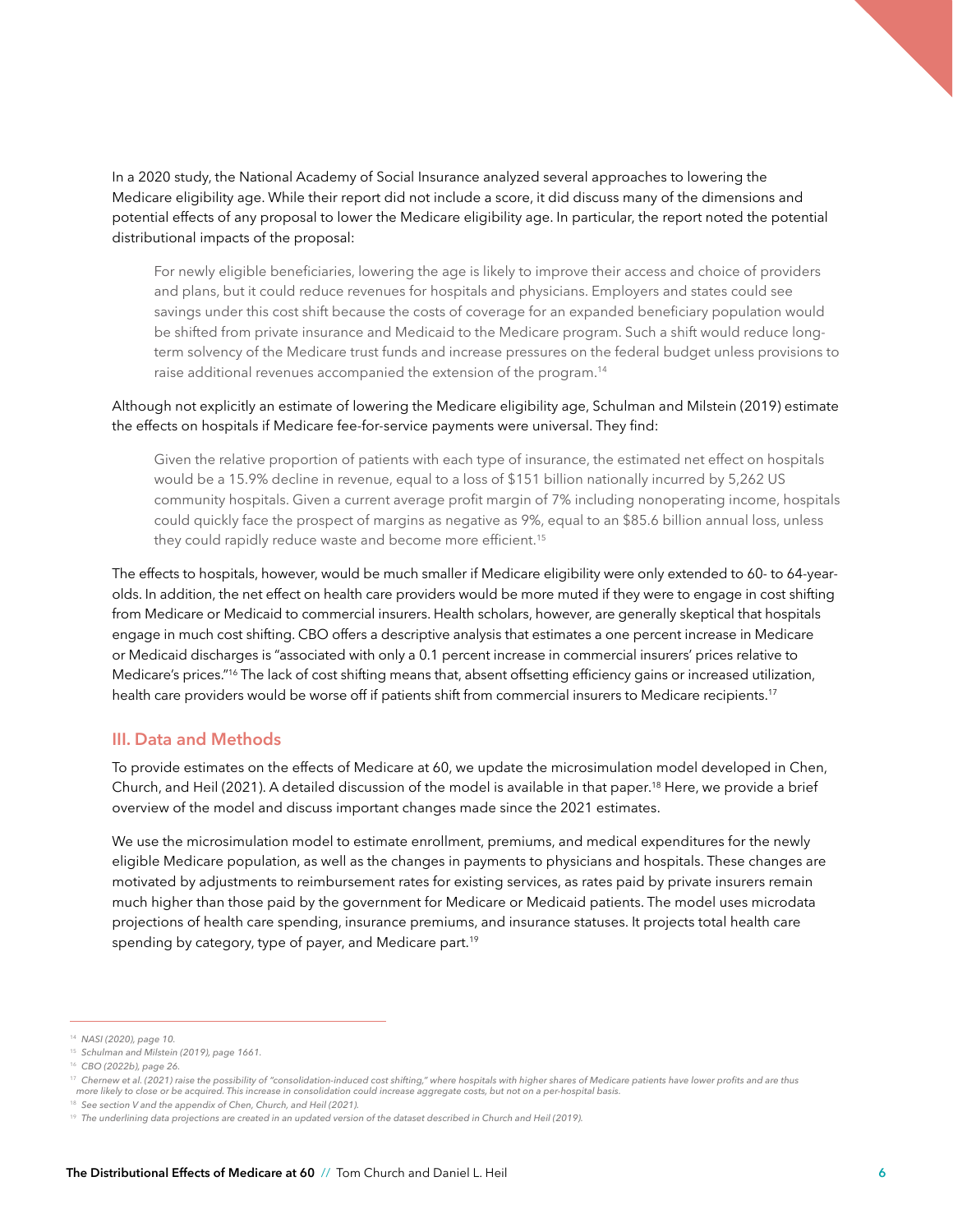The new estimates reflect updated economic assumptions and new survey data. Specifically, we incorporate new data from the Current Population Survey (CPS) and the Medical Expenditure Panel Survey's Household Component (MEPS-HC) into the model.<sup>20</sup> We also adjust the economic assumptions in the model, so they match the most recent versions of CBO's economic and budget projections.21

Our revised estimate for Medicare at 60 assumes the eligibility age would be set at 60 in January 2023, in time for enrollment changes in the fall of 2022. Except for the revised reimbursement rate assumptions (discussed below), the model used here follows the same assumptions as Chen, Church, and Heil. In particular, we assume those who are newly eligible for Medicare would face the same rules as the existing population, including late-enrollment penalties for those who do not have existing coverage.

#### **REVISED REIMBURSEMENT RATE ASSUMPTIONS**

The distributional effects of Medicare at 60 depend on how payments to providers and hospitals would change for the newly enrolled. Chen, Church, and Heil assumed that reimbursement rates for inpatient hospital care would fall by 38 percent for the eligible population with private coverage or no insurance, and physician services would fall by 25 percent.<sup>22</sup> The paper also assumed that reimbursements rates for current Medicaid recipients would not change. We have refined the reimbursement rate assumptions used for our primary estimates. These changes are discussed below.

First, we assume Medicare at 60 would increase reimbursement rates for physician services among current Medicaid recipients.23 Payments for inpatient hospital services would be unchanged. In addition, we apply the same assumptions for uninsured population. Relative to the earlier estimates, these changes will raise the projected deficit effects and reduce the estimated loss to providers and hospitals.

Second, reimbursement rates are set to their projected current-law levels as estimated by Shatto and Clemens (2020). These projections reflect the scheduled rate changes called for by MACRA 2015 and other laws governing Medicare payments. Figure 1 shows that over the next 20 years, Medicare reimbursement rates are projected to decline relative to the rates paid by private insurers and Medicaid.



#### **FIGURE 1. PROJECTED REIMBURSEMENT RATES FOR MEDICARE RECIPIENTS (AS A % OF PRIVATE AND MEDICAID RATES)**

*Notes: Projections are from Shatto and Clemens (2020).*

<sup>&</sup>lt;sup>20</sup> The earlier estimates are based on the 2018 Annual Social and Economic Supplement (ASEC) of Current Population Survey and the 2018 Medical Expenditure Panel Survey *Household Component (MEPS-HC). The new estimates use the 2019 ASEC CPS and a combined spending estimate from the 2018 and 2019 MEPS-HC surveys (adjusted to match 2019 population estimates and national health expenditure totals).* 

<sup>21</sup> *Budget and economic projections from CBO are based on their July 2021 estimates.* 

<sup>22</sup> *These estimates were based on Shatto and Clemens (2018).*

<sup>23</sup> *All nation-wide reimbursement rate assumptions are based on Shatto and Clemens (2020).*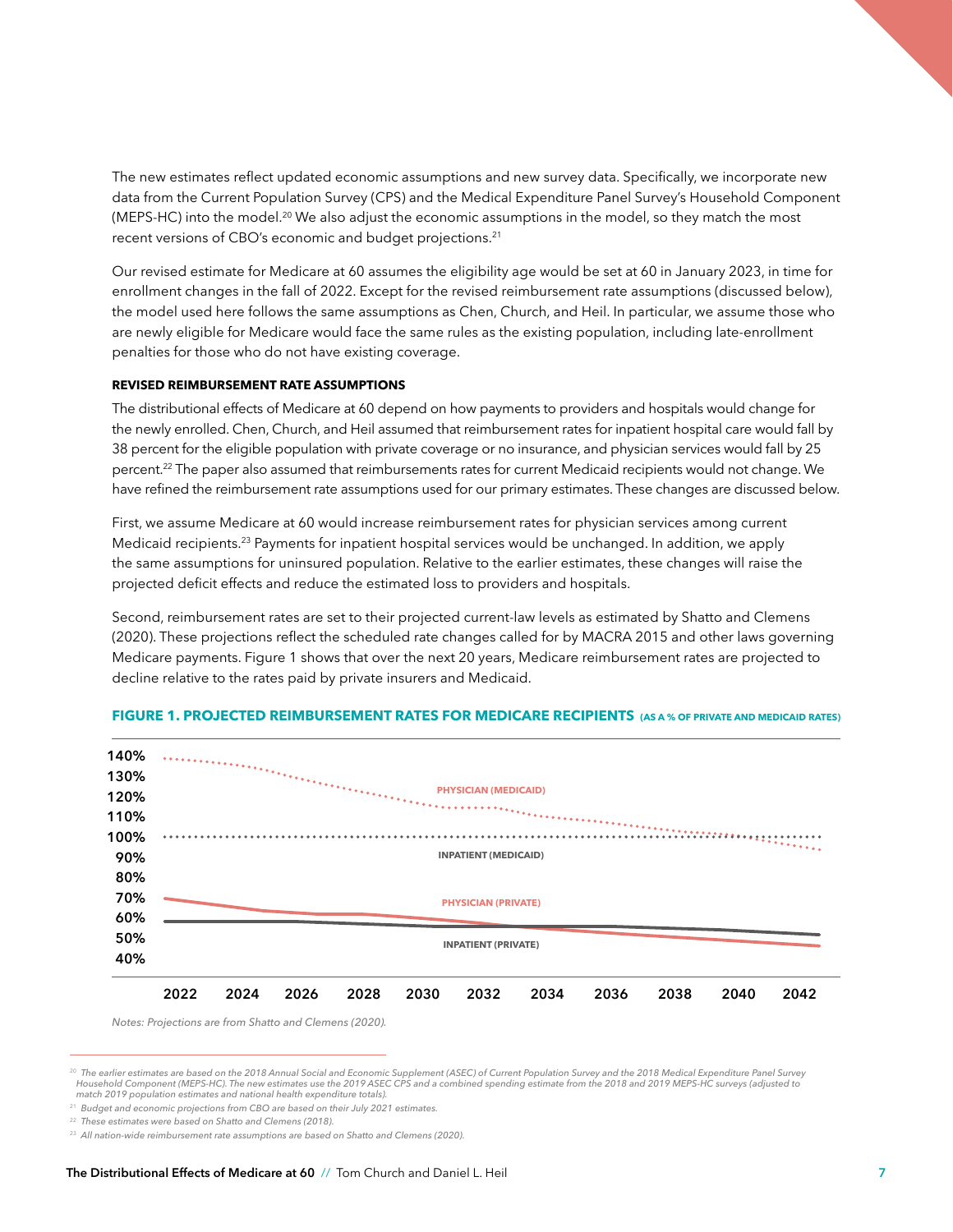All else equal, using the current-law projections rather than a constant rate will result in reductions in the estimated deficit effects of Medicare at 60 and increase the expected long-term loss for providers and hospitals. The projected decline in relative payments poses considerable financial risks to providers. Given past congressional behavior, these scheduled cuts may not come to fruition.<sup>24</sup> As a consequence, to better reflect the likely budget effects of Medicare at 60, Chen, Church, and Heil (2021) assumed relative reimbursement rates would remain constant. In contrast, this research is focused on the potential financial risks to hospitals and providers, which are better reflected by the current-law projections.

Given the uncertainty regarding future rate levels, we also model alternative estimates with different underlying reimbursement rate assumptions. Comparisons between the baseline and alternative estimates reveal the inevitable trade-off policymakers must make between the budget effects of Medicare at 60 and the impact the proposal would have on providers and hospitals.

#### **IV. Results**

The results of our revised model are below. We begin with an overview of the Medicare at 60 eligible population. Next, we provide updated budget estimates of Medicare at 60, outline the effects to hospitals and physicians, and consider the effects that alternative reimbursement rate assumptions would have on providers and the federal budget. We then consider the welfare effects on enrollees, paying particular attention to groups that might be worse off after transitioning to Medicare.

#### **MEDICARE AT 60 ELIGIBLE POPULATION**

In 2023, 17.7 million 60- to 64-year-olds not currently enrolled in Medicare would be eligible for Medicare at 60. Policymakers must weigh the budget effects of Medicare at 60 and its likely effect on hospitals and medical providers against the potential benefits that would accrue to this newly eligible populations. A key question then is who would be eligible for Medicare at 60?

Table 1 compares the insurance status of non-senior adults who would be eligible for Medicare at 60 versus the ineligible population. Generally, those eligible for Medicare at 60 are less likely to be uninsured than other non-senior adults. Approximately 13.2 percent of adults aged 18 to 59 not currently enrolled in Medicare are uninsured. In comparison, only 9.0 percent of the Medicare at 60 eligible population currently lacks insurance.

#### **TABLE 1. CURRENT INSURANCE STATUS OF ELIGIBLE AND INELIGIBLE POPULATIONS**

|                           | Ineligible | Eligible |
|---------------------------|------------|----------|
| Uninsured                 | 13.2%      | 9.0%     |
| Government Coverage       |            |          |
| Medicaid                  | 16.7%      | 14.5%    |
| Exchange                  | 4.7%       | 9.1%     |
| Military Health Care      | 2.7%       | 3.2%     |
| Private Coverage          |            |          |
| ESI - Smaller Employer    | 5.2%       | 4.7%     |
| ESI - Large Employer      | 47.8%      | 40.7%    |
| Retiree Plan              | 8.4%       | 17.1%    |
| Other Individual Coverage | 1.4%       | 1.6%     |
|                           |            |          |

*Notes: Ineligible population includes all adults aged 18 to 59 not enrolled on Medicare.*

<sup>&</sup>lt;sup>24</sup> Shatto and Clemens (2018), for example, argue that the large financial impact of the projected declines would create "substantial pressure" for Congress "to override the *productivity adjustments [in MACRA], much as they did to prevent reductions in physician payment rates while the SGR was in effect."*

<sup>25</sup>*This group includes some individuals that would likely be ineligible due to immigration status.*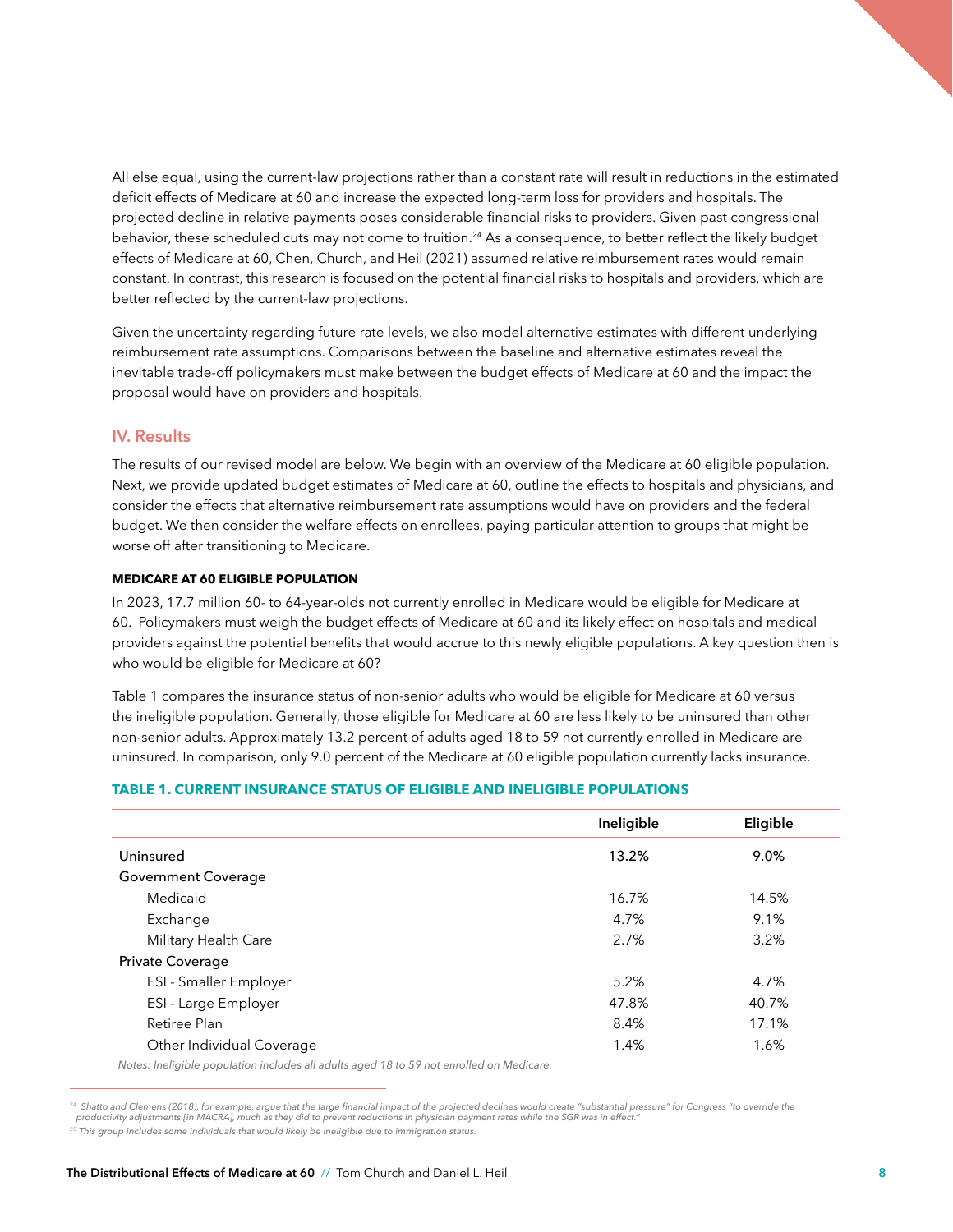Likewise, the Medicare at 60 eligible population tends to have higher incomes relative to US Census poverty thresholds than ineligible adults. As shown in figure 2, poverty rates for the groups are broadly similar, with the ineligible population slightly more likely to be considered in poverty than the eligible group. The eligible population, however, is far more likely to have family incomes above 400 percent of the Census poverty thresholds. In 2023, 57 percent of the eligible population would exceed that threshold compared to 49 percent of the ineligible group. Consistent with the insurance data, these figures suggest that Medicare at 60 may poorly target those in need of assistance.



#### **FIGURE 2. POVERTY STATUS OF INELIGIBLE AND ELIGIBLE POPULATIONS**

#### **ENROLLMENT AND FISCAL EFFECTS OF MEDICARE AT 60**

Of the 17.7 million of those who would be newly eligible, 13.7 million would enroll in Part A; this includes 4.6 million individuals covered by large-employer ESI plans.<sup>26</sup> Enrollment in Part B would total 8.4 million and 6.8 million would enroll in Part D.<sup>27</sup> Table 2 divides this sample by current insurance status and Medicare part.

|                               | <b>Eligible Population</b> | Part A | Part B | Part D |  |
|-------------------------------|----------------------------|--------|--------|--------|--|
| Uninsured                     | 1.6                        | 1.2    | 1.1    | 0.9    |  |
| <b>Government Coverage</b>    |                            |        |        |        |  |
| Medicaid                      | 2.6                        | 2.6    | 2.6    | 2.2    |  |
| Exchange                      | 1.6                        | 1.6    | 1.4    | 1.1    |  |
| Military Health Care          | 0.6                        | 0.6    | 0.5    | 0.3    |  |
| Private Coverage              |                            |        |        |        |  |
| <b>ESI</b> - Smaller Employer | 0.9                        | 0.5    | 0.3    | 0.2    |  |
| ESI - Large Employer          | 7.2                        | 4.6    | 0.2    | 0.2    |  |
| Retiree Plan                  | 3.0                        | 2.4    | 2.1    | 1.7    |  |
| Other Individual Coverage     | 0.3                        | 0.2    | 0.2    | 0.2    |  |
| Total                         | 17.7                       | 13.7   | 8.4    | 6.8    |  |

#### **TABLE 2. ESTIMATED 2023 ELIGIBLE POPULATION AND ENROLLMENT IN MEDICARE AT 60 (MILLIONS)**

*Notes: Enrollment by part includes those who would enroll in Medicare Advantage. Sums may not match totals due to rounding.*

<sup>26</sup> *As Medicare would act as the secondary payer, we assume Medicare outlays for this group would be zero.*

<sup>27</sup> *These estimates include individuals that would enroll in Medicare Advantage.*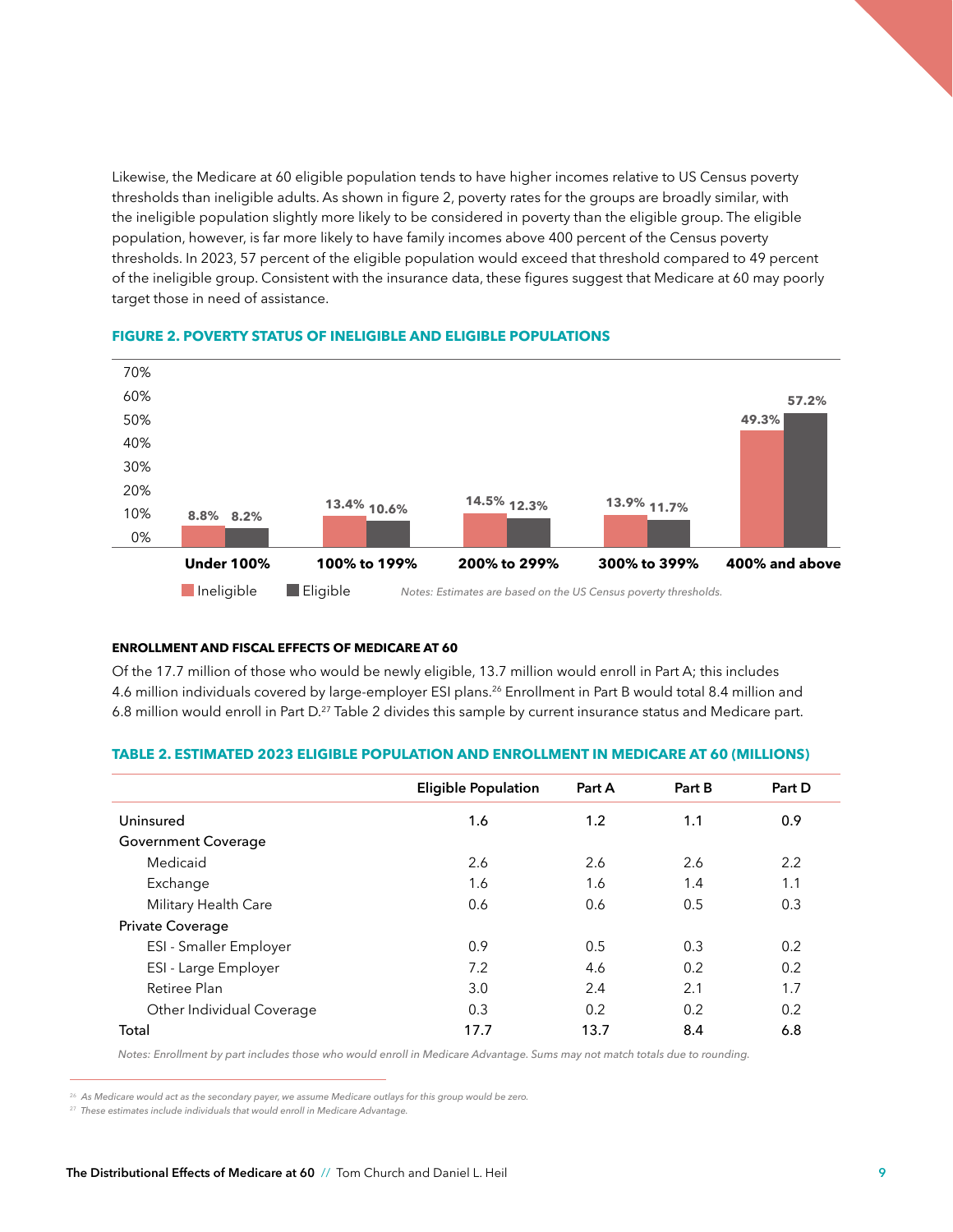Table 3 reports the budget effects of Medicare at 60 with projected current-law reimbursement rates. Gross Medicare spending would rise by \$1.2 trillion over the 10-year window. Non-interest federal deficits would rise by \$42.6 billion in 2023 and \$452 billion from 2023 to 2032.28 Budget savings would come from reductions in ACA premium subsidies, military health care programs, and increased tax revenue. States would see a \$8.7 billion decline in 2023 Medicaid outlays because most spending for new enrollees with current Medicaid coverage would shift to Medicare.

#### **TABLE 3. EFFECTS OF MEDICARE AT 60 ON THE FEDERAL BUDGET WITH PROJECTED CURRENT-LAW REIMBURSEMENT RATES (BILLIONS OF NOMINAL DOLLARS)**

|                           | <b>Medicare Expenditures</b> |         |         |           | <b>Offsets</b>  |        |         | <b>Federal Deficit</b> |
|---------------------------|------------------------------|---------|---------|-----------|-----------------|--------|---------|------------------------|
|                           | Part A                       | Part B  | Part D  | Total     | <b>Premiums</b> | Taxes  | Outlays |                        |
| 2023                      | \$36.4                       | \$55.0  | \$11.4  | \$102.8   | \$18.5          | \$2.4  | \$39.3  | \$42.6                 |
| 10-Year<br><b>Effects</b> | \$431.7                      | \$598.9 | \$137.4 | \$1,168.0 | \$215.8         | \$28.1 | \$471.9 | \$452.2                |

*Notes: Premiums are for Part B and Part D (we assume all Part A recipients are offered premium-free hospital insurance). Tax increases include*  reductions in tax expenditure from ESI premiums and the revenue savings from ACA tax credits. Outlay reductions include net savings from the *ACA, military health care, and Medicaid.*

#### **IMPACT ON PHYSICIANS AND HOSPITALS**

The effects on medical providers and hospitals from lower reimbursement rates would be significant. If Medicare at 60 were enacted for 2023, aggregate payments for hospitals and doctors would fall by \$15.1 billion under the projected current-law rates. In the short-term, the decline in revenue is primarily for inpatient hospital services. Payments for inpatient hospital services would fall by \$12.3 billion in 2023, or about 0.78 percent of the projected total hospital expenditures for 2023.<sup>29</sup> In addition, reductions in outpatient revenue would further affect hospital revenues. We estimate that payments for outpatient procedures would decline by \$2 billion in 2023.30

The size of the cuts may jeopardize the profitability of many hospitals. The median margin for hospitals was estimated at 2.8 percent in 2021 before accounting for temporary federal subsidies under the Coronavirus Aid, Relief, and Economic Security Act of 2021.<sup>31</sup> Thus, absent cost-cutting measures by hospitals, reductions in inpatient hospital service payments from Medicare at 60 could reduce annual profits by about 25 percent for the median hospital and by even larger amounts for hospitals with below-average margins.

If reimbursements follow their projected path, the decline in revenue for inpatient hospital services would grow by an annual real rate of 2.9 percent over the next 20 years. Given the steep projected declines in physician payments under Medicare, the long-term revenue loss for physician and other providers services would grow even faster at 14.3 percent annually, after accounting for inflation. Figure 3 shows the 20-year trend of real losses (in 2022 dollars) for inpatient hospital and physician services.

*lower bound on the effects to hospitals. See CBO (2022b) for a further discussion.*

<sup>&</sup>lt;sup>28</sup> Similar to Chen, Church, and Heil (2021), these figures do not include any increase in the Part D claw-back payments provision. See footnote 30 in Chen, Church, and Heil for a *discussion of why we did not include these payments in our primary estimates. If claw-back payments were required for the new Medicare at 60 enrollees, the 2023 budget outlays would be \$2.3 billion lower than estimated here and the 10-year deficit effects would fall by \$27.7 billion.* 

<sup>29</sup> *This calculation understates the effect on hospitals, as it does not include additional loss in revenue to hospitals from declines in outpatient, emergency, physician, and other services.* <sup>30</sup> There is some evidence that relative reimbursement rates for outpatient procedures are significantly lower than inpatient or physician services, thus our estimates here likely serve as a

<sup>31</sup> *See Kaufmann Hall (January 2022).*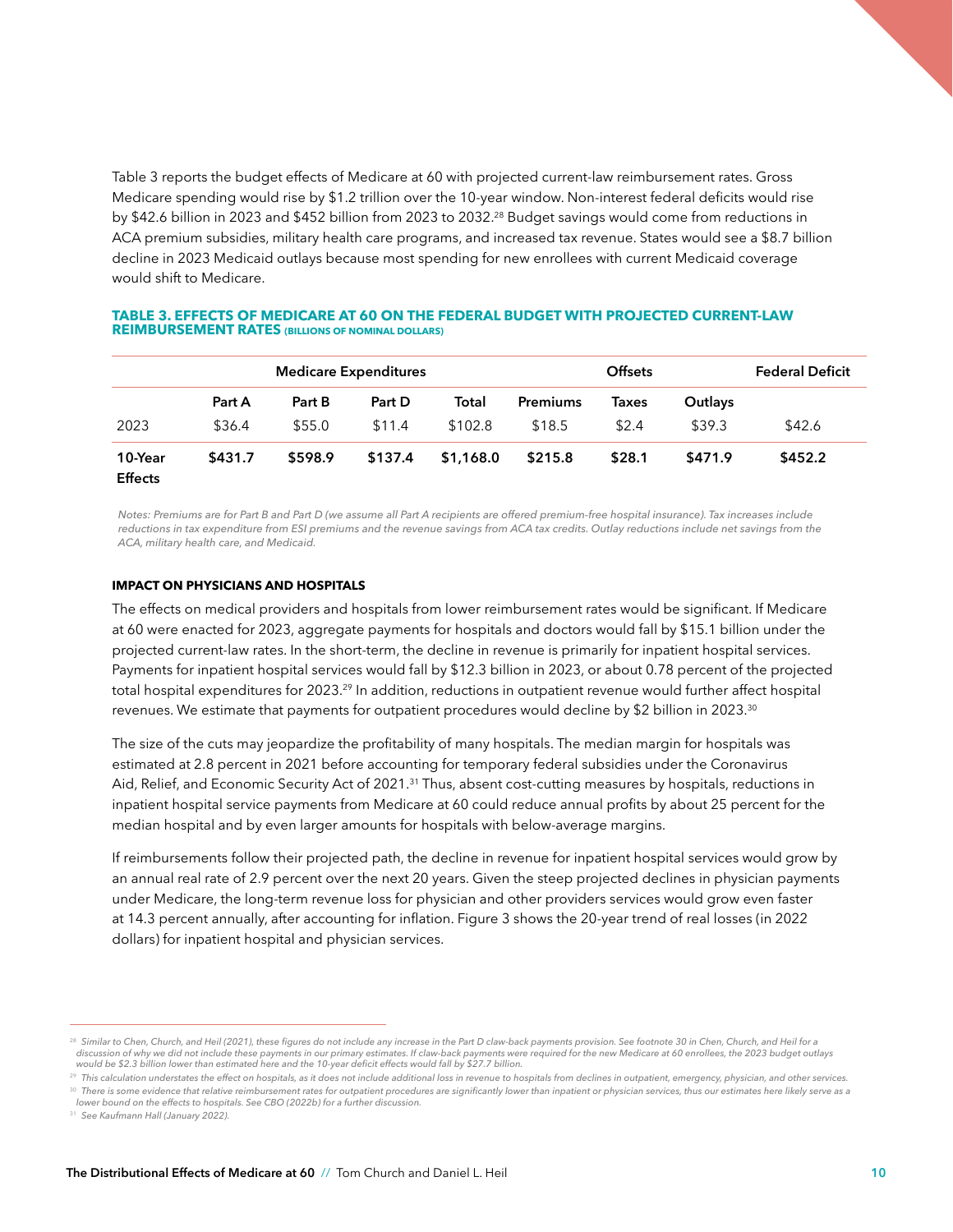

#### **FIGURE 3. INFLATION-ADJUSTED LOSSES TO PROVIDERS UNDER PROJECTED CURRENT-LAW RATES (2022 DOLLARS)**

As discussed above, CBO (2022b) found significant interstate variation in the rates paid by private insurers versus Medicare. These effects were particularly large for inpatient hospital services. We incorporate these state level variations in our estimates.<sup>32</sup> Figure 4 shows the per enrollee revenue loss by state in 2023. The microsimulation's small state-level sample size means each state's estimate is subject to considerable noise. The point estimates, however, suggest Medicare at 60 would have particularly large effects per enrollee for hospitals in Wisconsin, Washington, and Colorado.



#### **FIGURE 4. REVENUE LOSS FOR INPATIENT HOSPITAL SERVICES PER ENROLLEE (2023)**

<sup>&</sup>lt;sup>32</sup> We use the ratio of reimbursement rate changes found in CBO (2022b), while maintaining the nation-wide reimbursement rate assumptions found in Shatto and Clemens (2020).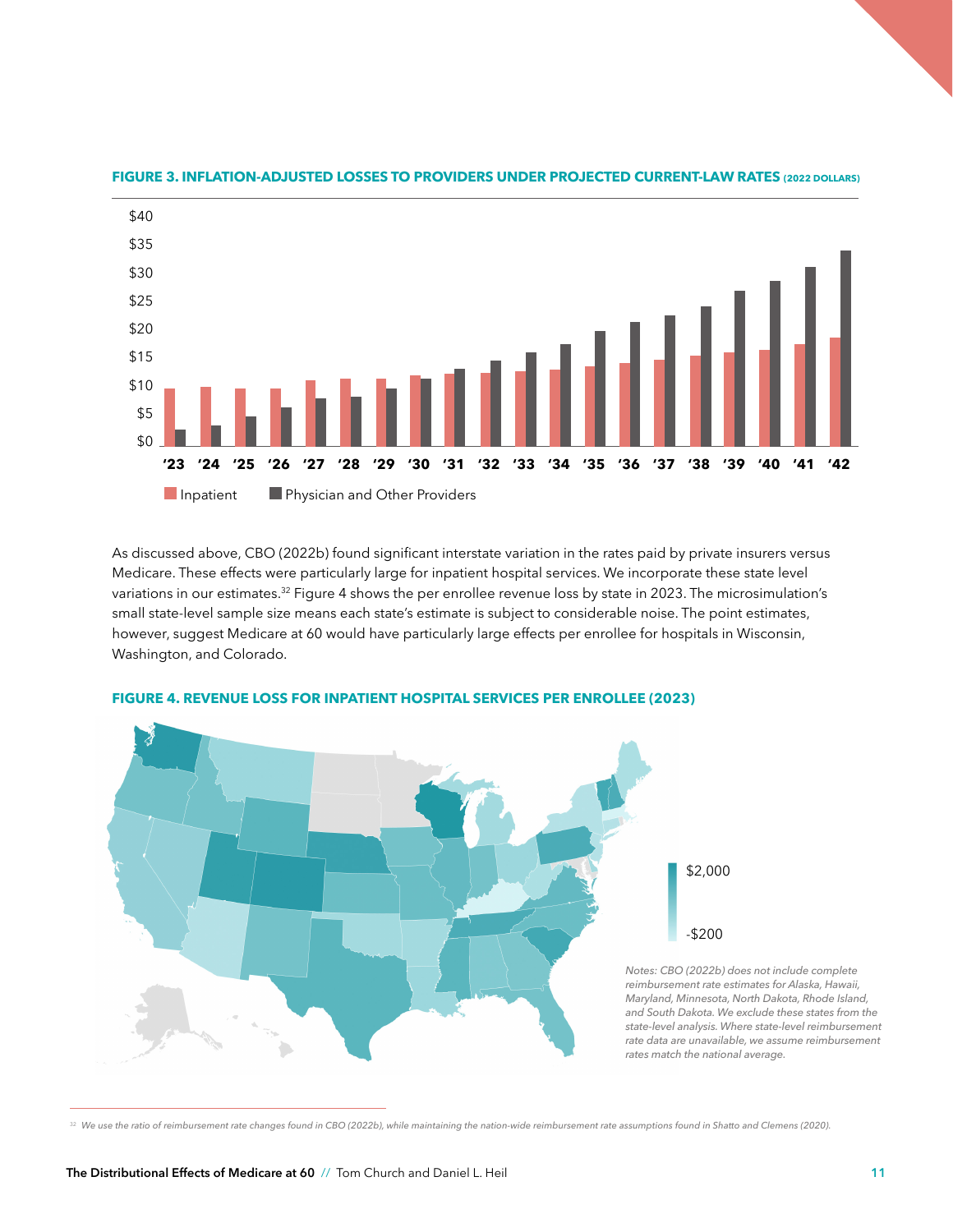#### **EFFECTS OF ALTERNATIVE RATE ASSUMPTIONS**

\$20  $$10$ \$0

The long-term effects of Medicare at 60 depend heavily on the chosen reimbursement rate assumptions. If relative reimbursement rates remained at their 2022 levels, the nominal 10-year deficit effects of Medicare at 60 would be 16.1 percent higher than if rates fall as current law requires. By 2042, maintaining current reimbursement rates would increase federal deficits by 64 percent more than if reimbursement rates were allowed to fall as scheduled. Figure 5 compares the effect Medicare at 60 would have on annual non-interest deficits under the projected current-law rates compared to a constant rate set to 2022 levels.

#### \$70 \$60 **CONSTANT RATES (2022 LEVELS)** ........................ \$50 \$40 \$30 **PROJECTED CURRENT-LAW RATES**

#### FIGURE 5. DEFICIT EFFECTS OF MEDICARE AT 60 UNDER DIFFERENT REIMBURSEMENT RATES (2022 DOLLARS)

Conversely, maintaining current reimbursement rates would shield providers and hospitals from the steeps cuts predicted in section III. As shown in figure 6, maintaining 2022 reimbursement rates would reduce the loss to hospitals and providers by 65 percent in 2042.



#### FIGURE 6. LOSS TO PROVIDERS FROM MEDICARE AT 60 UNDER DIFFERENT REIMBURSEMENT RATES (2022 DOLLARS)

**'23 '24 '25 '26 '27 '28 '29 '30 '31 '32 '33 '34 '35 '36 '37 '38 '39 '40 '41 '42**

As the above figures demonstrate, Medicare at 60 brings an unavoidable trade-off between revenue cuts to physicians and hospitals, or higher costs to taxpayers (through higher federal deficits).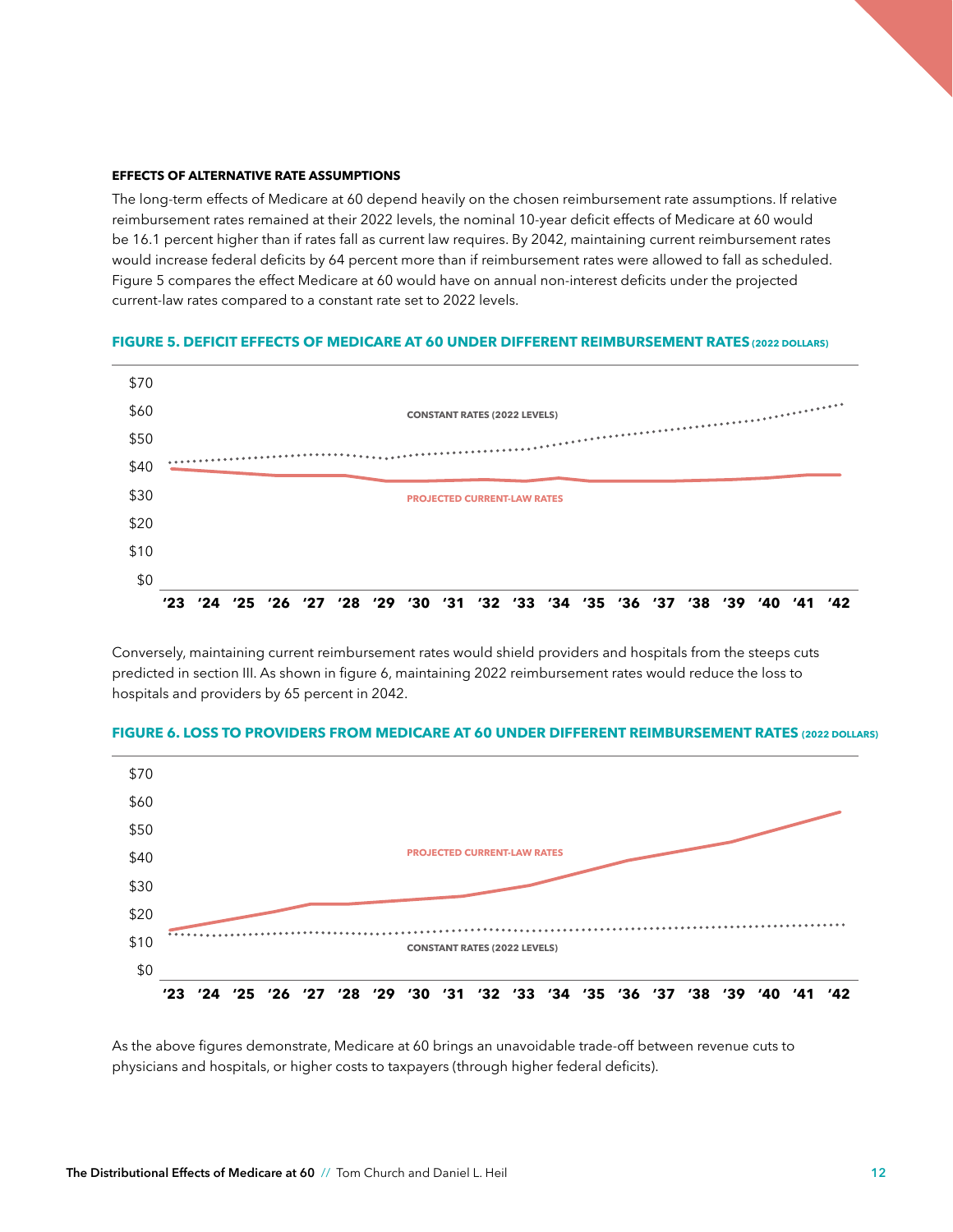#### **WELFARE EFFECTS AMONG RECIPIENTS**

Even among the newly eligible, the benefits of Medicare at 60 might prove illusory for some recipients. Chen, Church, and Heil (2021) discussed the possibility that many recipients would be worse off under the proposal. This would occur if their new Medicare premiums (including income-related payments) and cost-sharing requirements exceed their existing premiums and cost-sharing payments. Here, we focus on ACA recipients as an illustrative example of how new enrollees may not universally benefit from Medicare at 60.

Enrollee premiums for ACA recipients depend on the recipient's family income and the marketplace insurance plan they select. A family's required contribution share rises as their income as a share of the federal poverty

## **A family's required contribution share rises as their income as a share of the federal poverty guideline rises.**

guideline rises. Marketplace plans are divided by metal tiers that indicate the approximate actuarial value of a plan. Bronze plans provide enrollees with a plan that covers an average of 60 percent

of an enrollee's covered health expenditures, silver plans have a 70 percent actuarial value, and gold plans must have an 80 percent actuarial value.<sup>33</sup> The size of the ACA subsidy is equal to their second-cheapest silver plan (the "benchmark plan") less the enrollees' required family contribution.

Figure 7 displays the change in premiums for two stylized families who are enrolled in the benchmark ACA silver plan before the eligibility age expansion. The first is a single individual, aged 60, who would transition from the ACA to Medicare. The second is a married couple where one spouse is 60 years old and would move to Medicare while the other spouse is 59 years old and would maintain current ACA coverage. A positive value indicates the family's required premiums for Medicare and the ACA are greater after enrolling in Medicare at 60. We use 2022 nationwide average premiums for the benchmark plan.<sup>34</sup> We assume individuals below 135 percent of the federal poverty guideline would be covered by their state's Medicare Savings Programs and thus owe no Part B premiums.<sup>35</sup> We also assume enrollees below 150 percent of poverty would enroll in Part D's Low-Income Subsidy program.



#### **FIGURE 7. CHANGE IN TOTAL PREMIUMS FOR ACA RECIPIENTS WITH BENCHMARK PLAN AFTER MEDICARE AT 60 (BY FAMILY TYPE)**

*Notes: Data are based on ACA and Medicare premium data for 2022. We use KFF (2022) for the average benchmark premium (\$438 monthly premium*  for a 40-year old) and adjust using HHS age ratios. Required ACA contribution rates do not include the temporary changes made in the American Rescue *Plan of 2021. New Medicare enrollees are assumed to be 60 years old and the non-enrolling spouse in the couple family is assumed to be 59 years old.*

 $\frac{33}{2}$  Individuals with incomes below 250 percent of the federal poverty guidelines may be eligible for cost-sharing reductions. These reductions raise the actuarial value of silver plans up *to 94 percent.* 

<sup>&</sup>lt;sup>34</sup> Premium estimates are from KFF (2022). We impute age-adjusted premiums using marketplace community rating age ratios. Note, while we use 2022 premiums and poverty<br>guidelines for our calculation, we use the required co *required contribution rates for 2021 and 2022.* 

<sup>&</sup>lt;sup>35</sup> Many individuals eligible for premium support under the Medicare Savings Programs do not enroll. See Caswell and Waidmann (2017) for details.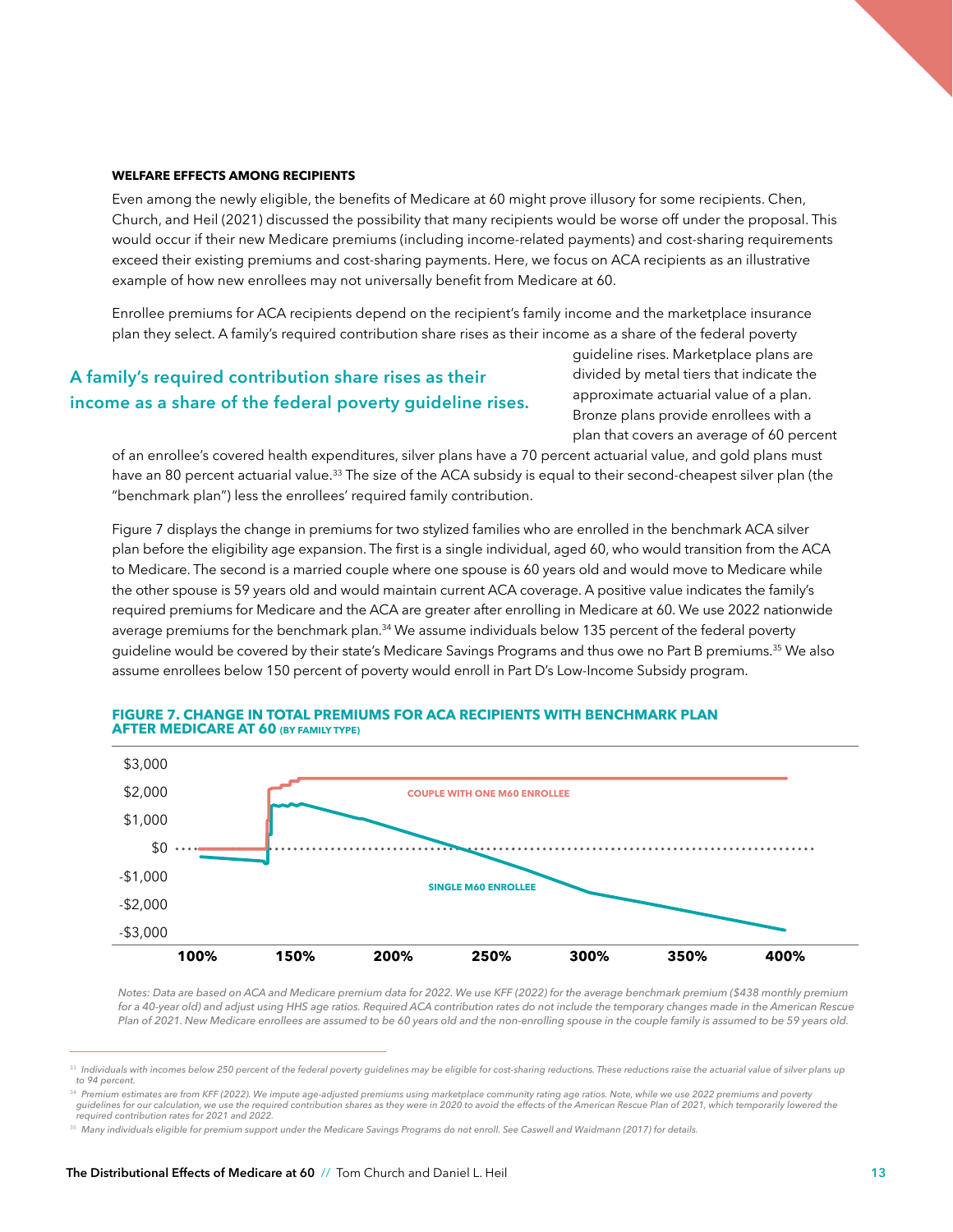A single individual with an income below 135 percent of the poverty line would see their premiums fall as they would no longer pay any ACA premiums while their Medicare premiums could be covered by low-income

## **...premiums would initially be far higher than an individual's ACA premiums, which were set at 2.07% of their income in 200.**

assistance programs (if they enrolled). Above 135 percent, individuals would be required to pay their Part B premiums and at least a portion of their standard Part D premiums.<sup>36</sup> These premiums would initially be far higher than an individual's ACA premiums, which were set at 2.07%

of their income in 2020. We estimate that single individuals with incomes up to 233 percent of the poverty line would pay higher premiums under Medicare at 60 than they do under the ACA. A married couple with one Medicare at 60 enrollee faces a larger premium increase. Their required ACA contribution would remain the same across all income levels, while they would also be required to pay Medicare premiums beginning at 135 percent of the poverty line.

Among ACA recipients, the cohort that is most likely to benefit from Medicare at 60 are single individuals with incomes above 233 percent of the federal poverty line. As shown in figure 7, single individuals with incomes above 233 percent of poverty will see their combined premiums fall if they shift from the ACA to Medicare. The savings are particularly large for single individuals with incomes above 400 percent of the federal poverty line; under current law, this group would not be eligible for any ACA subsidies in 2023.37

Premiums are not the only dimension to contemplate in determining the welfare effects of Medicare at 60. Medicare and the ACA offer vastly different cost-sharing rules and reimbursement rates paid to physicians and hospitals that make direct comparisons challenging. Using our microsimulation, we estimate that most ACA marketplace participants that enroll in Medicare at 60 would see their combined out-of-pocket spending plus premiums paid fall. Nevertheless, a significant share—about 36 percent—of individuals would see their combined costs rise. As expected, those most likely to see their combined costs rise are those with incomes between 150 percent and 250 percent of the poverty line.

This group is disproportionately affected for two reasons. First, as shown above, their required premiums rise after moving to Medicare. Second, this group is currently eligible for ACA cost-sharing reductions that reduce out-ofpocket payments for those with silver plans, which they would lose when they move to Medicare. Conversely, we estimate that about 90 percent of ACA recipients with incomes above 400 percent of the poverty line would see their combined out-of-pocket spending plus premiums fall after shifting to Medicare. This is a further indication that Medicare at 60 poorly targets those most in need of assistance.

Beyond low-income ACA recipients, there are other new enrollees that may find limited value from Medicare enrollment. Individuals that are required to pay income-related premiums are particularly likely to discover the downsides of Medicare at 60. We estimate that 20.3 percent of the eligible population would owe income-related premiums. Many of this group are currently enrolled in current-employer ESI plans and thus would choose to forego Medicare coverage without triggering late-enrollment penalties. Those with coverage from a former employer, however, would be required to enroll or face permanent late-enrollment penalties. Among this group, 20.4 percent would be required to pay income-related premiums.

<sup>&</sup>lt;sup>36</sup> Premium subsidies for the LIS program are reduced beginning at 135 percent of the poverty line and fully phased out at 150 percent.

<sup>&</sup>lt;sup>37</sup> The nationwide average benchmark monthly premium for a 60-year-old is \$726 in 2022–significantly higher than the \$203 in premiums a typical recipient would pay for Medicare<br>Parts B and D. Even if we include Medicare's *\$500,000 would still pay less in premiums on Medicare than the ACA.*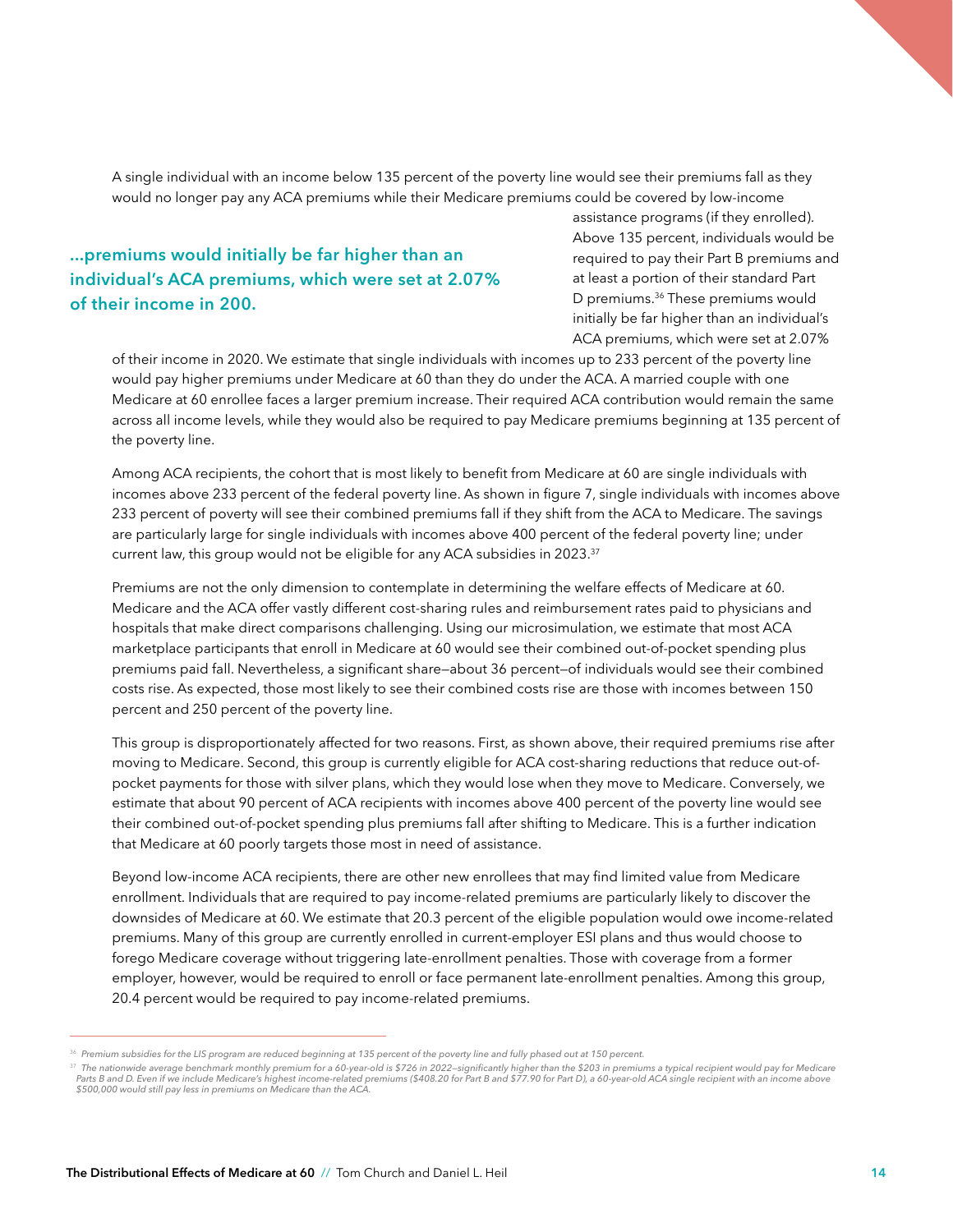#### **V. Limitations**

There are several limitations to our model. Many of the model's limitations were discussed in the results section of Chen, Church, and Heil (2021). Here, we focus on limitations that are relevant to our new findings.

First, we assume no change in utilization for any group. If Medicare at 60 leads to increased utilization (due to reduced cost-sharing requirements) the budget effects would be larger. This effect could be particularly large for the uninsured population. Conversely, the effects to providers' revenue would be smaller, although whether this would improve the financial outlook for providers depends on the marginal cost from the additional services being provided.

Second, our results are highly sensitive to chosen reimbursement rate assumptions. As discussed above, there is considerable variation in the literature regarding differences between Medicare and private insurer payment rates. There is also considerable uncertainty over whether current-law projected rates are sustainable, or if Congress will succumb to political pressure and enact new "doc fixes" to keep physician rates from falling any further. Similarly, we assume prescription drug spending remains the same after enrolling in Medicare at 60. This is largely due to data limitations. CBO (2022c) describes a lack of available data for retail drug prices for the US population not enrolled in Medicare or Medicaid, but they "find the average net price of a given brand-name drug is probably lower in Medicare Part D than in commercial plans."<sup>38</sup> If payments for drugs do fall (with no offsetting increase in utilization), the budgetary costs would decline while drug makers would experience revenue losses.39

Third, we do not assume any change in premiums for Medicare, private insurance, or the Affordable Care Act. In the case of Medicare, Part B premiums are set to finance approximately 25 percent of total expenditures. Thus, if the new group is less costly than current Medicare recipients, projected premiums may be lower than currently anticipated.

In a similar vein, the Kaiser Family Foundation (2021) argued that moving relatively costly ESI enrollees to Medicare would improve ESI risk pools and allow premiums—which are typically the same regardless of an employee's age—to fall for remaining ESI recipients. As noted above, however, most current-employer ESI recipients would

## **Over the long-term, declining retirement health costs could lead to rising wages or other benefits for employees in competitive labor markets.**

continue to have their private coverage act as the primary payer. Many more individuals with retiree coverage would enroll, but the effects of this transition are less obvious. In the short run, employers would likely benefit from transitioning

retirees to Medicare. Over the long-term, declining retirement health costs could lead to rising wages or other benefits for employees in competitive labor markets.

Changes to the Affordable Care Act's risk pool are more complicated. Chen, Church, and Heil posited that removing older ACA recipients may improve risk pools and lead to reductions in premiums: "The ACA community rating rules limit the variation in premiums by age. Thus, average premiums on the exchanges could fall if insurers no longer have to provide coverage for 60- to 64-year-olds."<sup>40</sup> This could result in even larger reductions in ACA subsidies than estimated above. An analysis of ACA recipients who would enroll in Medicare at 60 reveals that

<sup>&</sup>lt;sup>38</sup> See pages 14 and 15 of CBO (2022c) for a discussion of the relevant factors affecting difference in drug payments by payer.

<sup>&</sup>lt;sup>39</sup> Medicare at 60 would increase gross Part D outlays over the 10-year budget window by \$137 billion. Thus, if prescription drug spending fell by 20 percent for new enrollees, the *estimated deficit effect of the proposal would fall by \$27 billion or about 6 percent of our estimated 10-year deficit effect.*

*<sup>40</sup> Chen, Church, and Heil (2021), page 16.*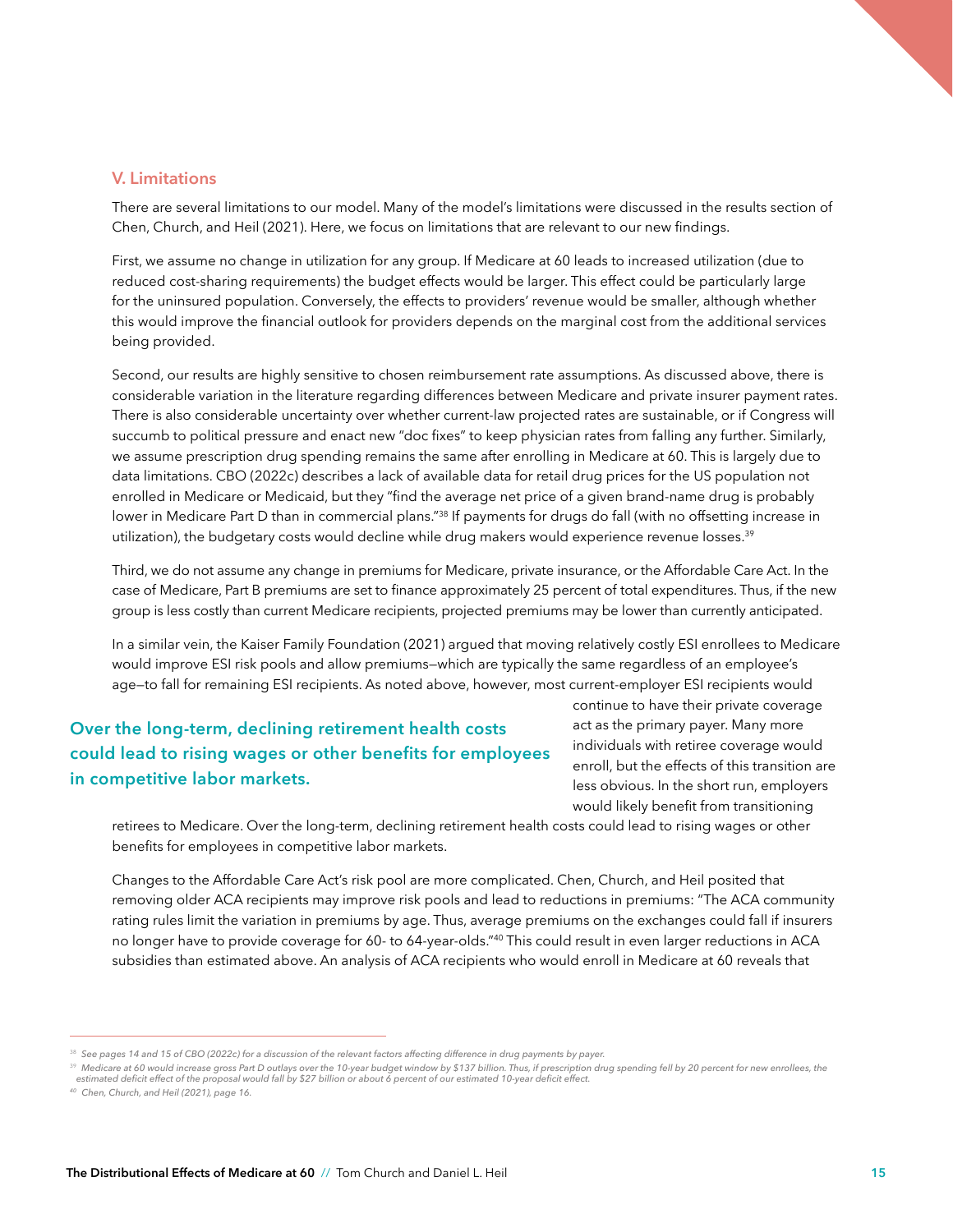#### their estimated (pre-subsidy) premiums are larger than their expected expenses. This suggests that our earlier hypothesis is incorrect. This finding is consistent with NASI (2020):

Many analysts have presumed that removing older individuals would reduce average cost in the risk pool and therefore lower ACA individual market premiums. Findings from recent studies suggest, however, that the opposite is likely to be true. These studies found that younger enrollees in the individual market were sicker than the average participant, as younger healthy individuals are less likely than their sicker counterparts to enroll in individual coverage, while older enrollees have a broader risk profile that is closer to the individual market average.<sup>41</sup>

Finally, we do not account for the effect Medicare at 60 would have on the retirement decisions among the newly eligible. If the policy increases retirement rates, enrollment in Medicare would likely be higher than projected here. Beyond the direct budget effects to Medicare, early retirement decisions would also affect tax revenue and potentially increase Social Security outlays if individuals choose to collect benefits sooner.

### **VI. Conclusions**

Expanding the Medicare eligibility age to 60 would likely lead to large cuts for health care providers, while simultaneously increasing federal deficits. The typical enrollee would see their combined premiums plus out-ofpocket payments fall, but many enrollees—particularly those with subsidized ACA plans—would see an increase in their combined health expenditures. In addition, the data suggest that Medicare at 60 would poorly target many of its intended recipients. The newly eligible are more likely to be insured and have incomes above 400 percent of the federal poverty line than ineligible adults.

The magnitude of these results depends on projected reimbursement rates for Medicare and Medicaid services relative to the payments made by private insurers. It remains an open question if Congress will permit payments for medical services by Medicare to lag further behind private insurers. The Office of the Actuary of Centers for Medicare and Medicaid Services suggests the projected rates may not be sustainable:

Over time, unless providers could alter their use of inputs to reduce their cost per service correspondingly, Medicare's payments for health services would fall increasingly below providers' costs. Providers could not sustain continuing negative margins and would have to withdraw from serving Medicare beneficiaries or (if total facility margins remained positive) shift substantial portions of Medicare costs to their non-Medicare, non-Medicaid payers. Under such circumstances, lawmakers might feel substantial pressure to override the productivity adjustments, much as they did to prevent reductions in physician payment rates while the sustainable growth rate (SGR) was in effect.

#### If the projected rates prove unsustainable, the fiscal costs of Medicare at 60 would balloon.

Other proposed government health care expansions, such as a government-run public option, a Medicare Buy-In, or Medicare for All, face a similar trade-off. Underpinning optimistic budget scores of these proposals is an assumption that Medicare reimbursement rates will fall even further relative to rates paid by private insurers. If the rates do fall as scheduled, hospitals and providers will face steep cuts. Conversely, if Congress succumbs to political pressure and keeps rates from falling, the effect on the federal budget will be far larger than what optimistic budget scores predict.

<sup>41</sup> *NASI (2020), page 45.*

<sup>42</sup> *Shatto and Clemens (2020), page 7.*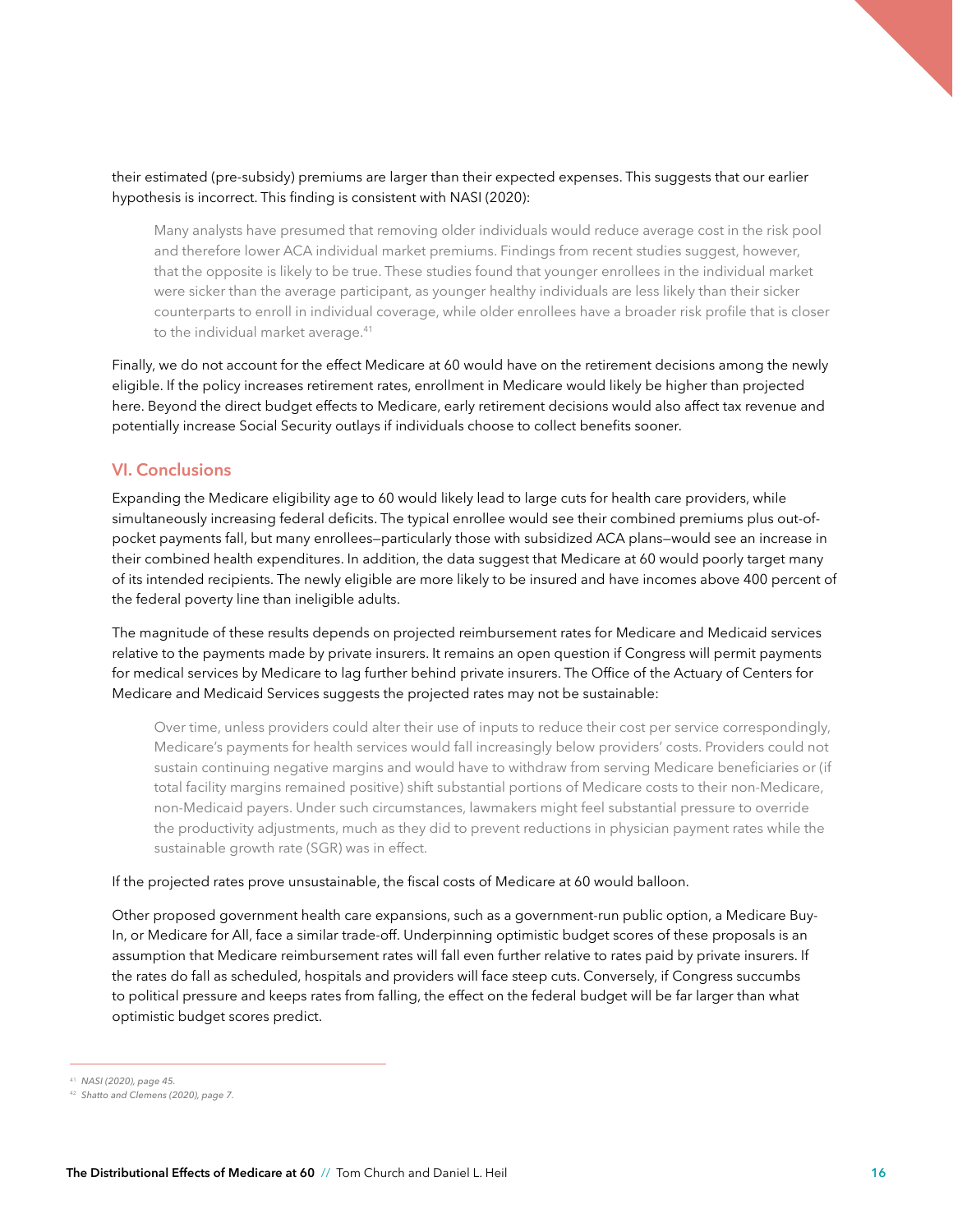# **SOURCES CITED**

Caswell, Kyle J. and Timothy A. Waidmann (June 2017). "Medicare Savings Program: Enrollees and Eligible Non-Enrollees," Report for Medicaid and CHIP Payment and Access Commission (MACPAC). Available at: [https://www.](https://www.macpac.gov/wp-content/uploads/2017/08/MSP-Enrollees-and-Eligible-Non-Enrollees.pdf) [macpac.gov/wp-content/uploads/2017/08/MSP-Enrollees-and-Eligible-Non-Enrollees.pdf](https://www.macpac.gov/wp-content/uploads/2017/08/MSP-Enrollees-and-Eligible-Non-Enrollees.pdf).

Centers for Medicare & Medicaid Services [CMS] (July 2021). CMS Releases 2022 Projected Medicare Part D Average Premium. Available at: [https://www.cms.gov/newsroom/news-alert/cms-releases-2022-projected](https://www.cms.gov/newsroom/news-alert/cms-releases-2022-projected-medicare-part-d-average-premium)[medicare-part-d-average-premium](https://www.cms.gov/newsroom/news-alert/cms-releases-2022-projected-medicare-part-d-average-premium).

Centers for Medicare & Medicaid Services [CMS] (November 2021). 2022 Medicare Parts A & B Premiums and Deductibles/2022 Medicare Part D Income-Related Monthly Adjustment Amounts. Available at: [https://www.cms.](https://www.cms.gov/newsroom/fact-sheets/2022-medicare-parts-b-premiums-and-deductibles2022-medicare-part-d-income-related-monthly-adjustment) [gov/newsroom/fact-sheets/2022-medicare-parts-b-premiums-and-deductibles2022-medicare-part-d-income](https://www.cms.gov/newsroom/fact-sheets/2022-medicare-parts-b-premiums-and-deductibles2022-medicare-part-d-income-related-monthly-adjustment)[related-monthly-adjustment](https://www.cms.gov/newsroom/fact-sheets/2022-medicare-parts-b-premiums-and-deductibles2022-medicare-part-d-income-related-monthly-adjustment).

Centers for Medicare & Medicaid Services [CMS] (2022). CMS Program Statistics. Available at: [https://www.cms.](https://www.cms.gov/research-statistics-data-and-systems/statistics-trends-and-reports/cmsprogramstatistics) [gov/research-statistics-data-and-systems/statistics-trends-and-reports/cmsprogramstatistics](https://www.cms.gov/research-statistics-data-and-systems/statistics-trends-and-reports/cmsprogramstatistics).

Chen, Lanhee J., Tom Church, and Daniel L. Heil (2021). The Fiscal Costs of Medicare at 60. Available at: [https://](https://www.hoover.org/sites/default/files/research/docs/medicarecosts_whitepaper.pdf) [www.hoover.org/sites/default/files/research/docs/medicarecosts\\_whitepaper.pdf](https://www.hoover.org/sites/default/files/research/docs/medicarecosts_whitepaper.pdf).

Chernew, Michael E, Hongyi He, Harrison Mintz, and Nancy Beaulieu (2001). "Public Payment Rates for Hospitals and the Potential for Consolidation-Induced Cost Shifting," Health Affairs 40(8): 1277-1285. Available at: [https://](https://pubmed.ncbi.nlm.nih.gov/34339245/) [pubmed.ncbi.nlm.nih.gov/34339245/](https://pubmed.ncbi.nlm.nih.gov/34339245/).

Church, Tom and Daniel L. Heil (2019). "A Technical Overview of the Collection of Health Expenditures and Insurance (CHEI) Datasets," Hoover Institution Economic Working Paper 19115. Available at: [https://www.hoover.](https://www.hoover. org/research/technical-overview-collection-health-expenditures-and-insurance-chei-data)  [org/research/technical-overview-collection-health-expenditures-and-insurance-chei-data](https://www.hoover. org/research/technical-overview-collection-health-expenditures-and-insurance-chei-data).

Congressional Budget Office [CBO] (2020). How CBO Analyzes the Costs of Proposals for Single-Payer Health Care Systems That Are Based on Medicare's Fee-for-Service Program. Available at: [https://www.cbo.gov/](https://www.cbo.gov/publication/56811) [publication/56811](https://www.cbo.gov/publication/56811).

Congressional Budget Office [CBO] (July 2021). "Medicare," Details About Baseline Projections for Selected Programs. Available at: <https://www.cbo.gov/data/baseline-projections-selected-programs#9>.

Congressional Budget Office [CBO] (2022a). Recent Publications and Work in Progress as of December 31, 2021. Available at: <https://www.cbo.gov/publication/57666>.

Congressional Budget Office [CBO] (2022b). The Prices that Commercial Health Insurers and Medicare Pay for Hospitals' and Physicians' Services. Available at: <https://www.cbo.gov/publication/57422>.

Congressional Budget Office [CBO] (2022c). Prescription Drugs: Spending Use, and Prices. Available at: [https://](https://www.cbo.gov/system/files/2022-01/57050-Rx-Spending.pdf) [www.cbo.gov/system/files/2022-01/57050-Rx-Spending.pdf](https://www.cbo.gov/system/files/2022-01/57050-Rx-Spending.pdf).